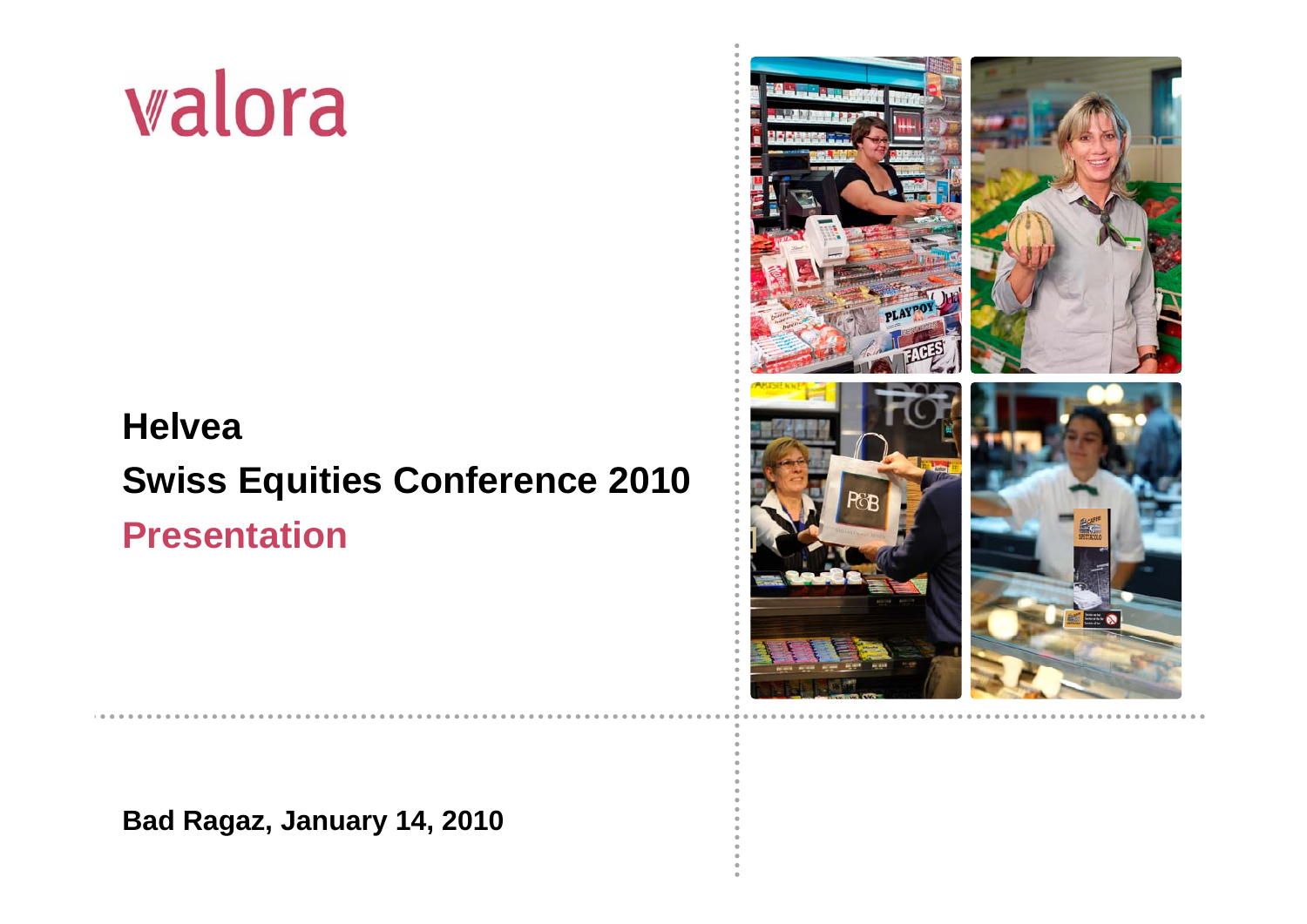

**1. Overview Valora's business portfolio**

2. Valora 4 Success Strategy

3. Outlook

#### 4. Questions & Answers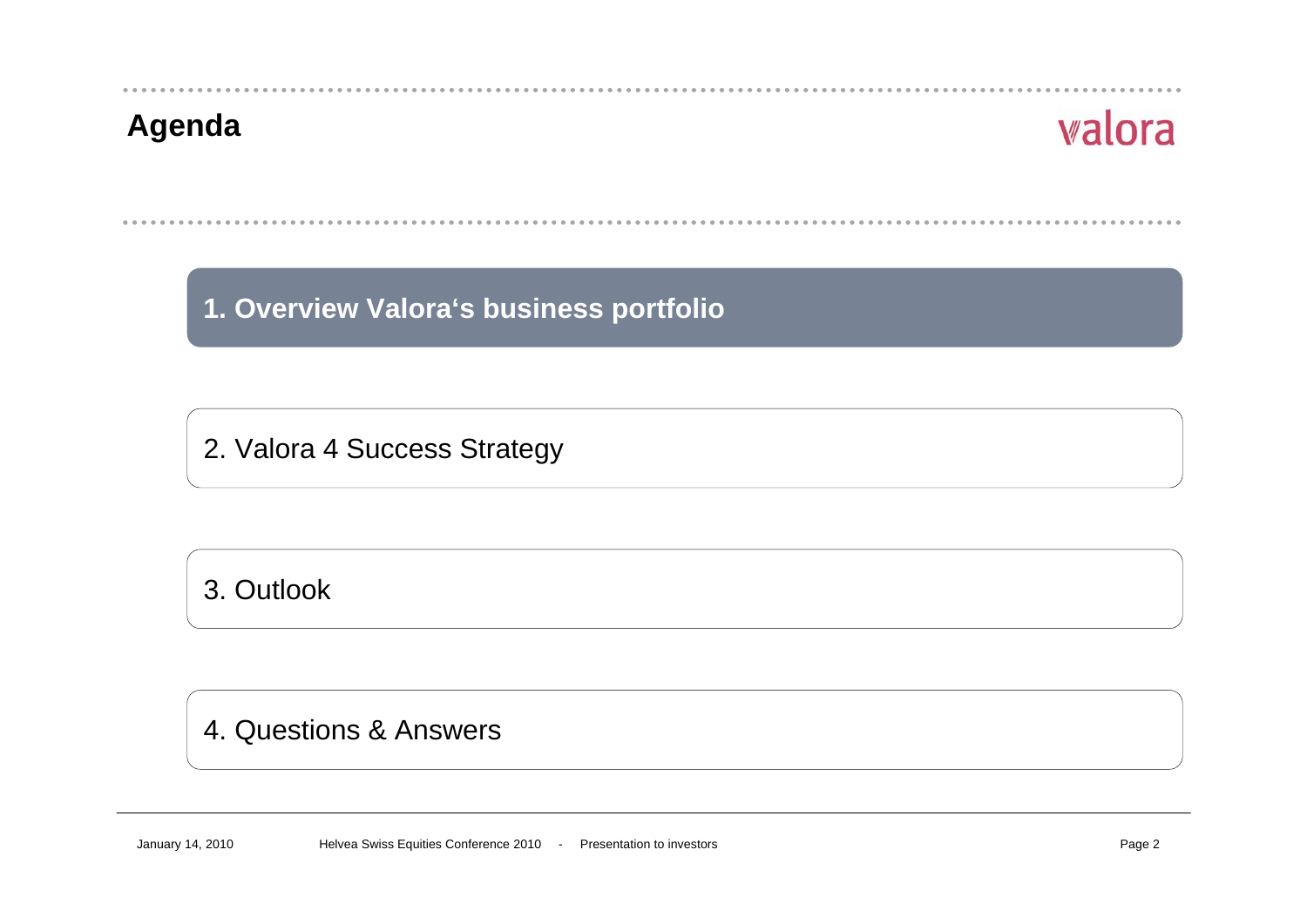## **Business model – Valora is (primarily) a retail trading company**

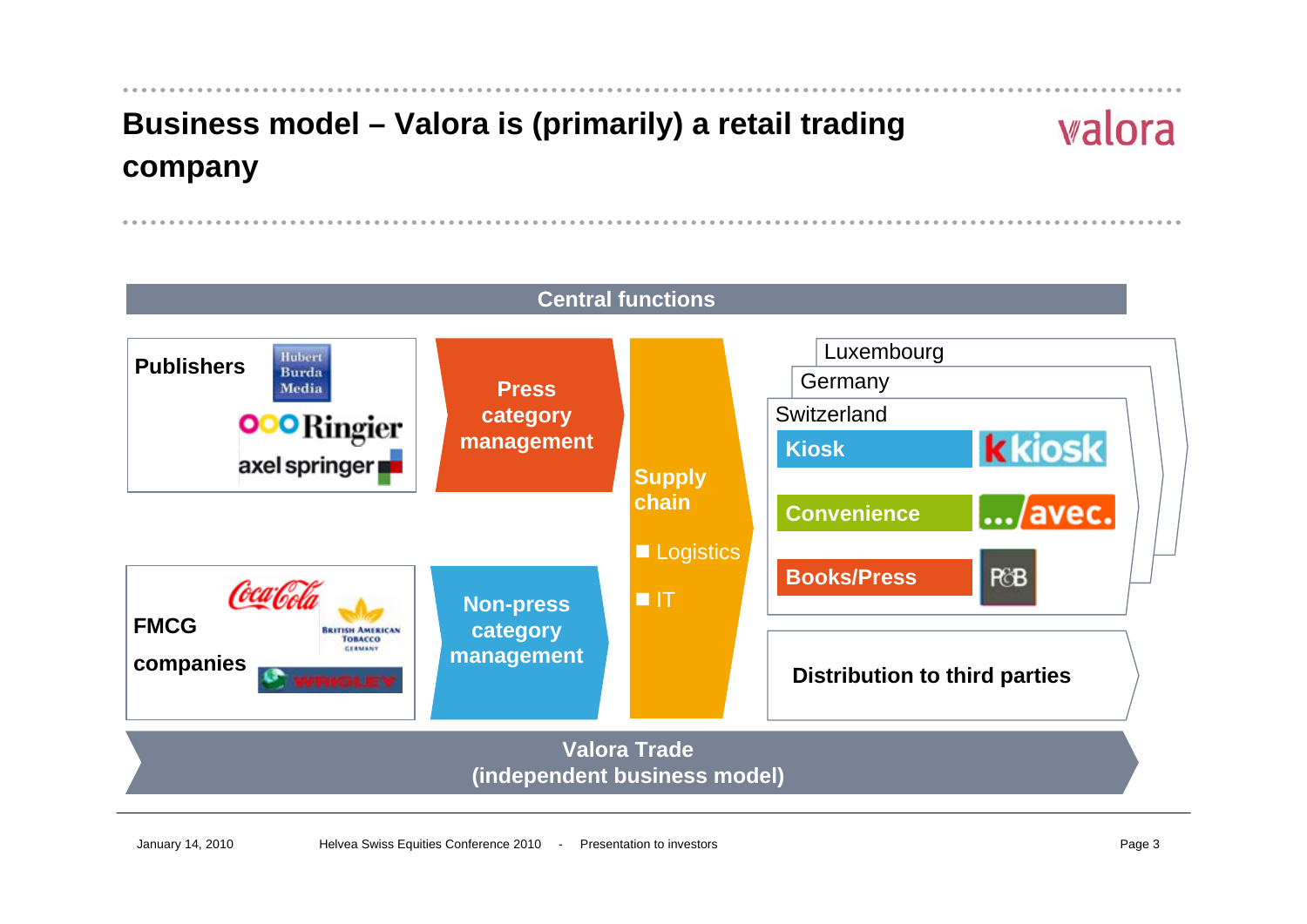#### **Valora Retail – fundamentally well positioned**

## valora

#### **Valora has a strong market position**

- m, Small and very small outlet formats
- m, Excellent locations
- L.  $CH: \sim 60\%$  of the kiosk market\*
- a s  $DE: ~ 30\%$  of the travel bookstore market\*\*
- $LU: ~ 50\%$  of the kiosk market\*\*\*

#### **Positive market trends**

- m, Growth in public transport passenger volumes
- $\mathcal{L}^{\mathcal{L}}$ Micro retailing
- L. Shopping and consumer behaviour
- CHF 1.7 bn market

p.

- CHF 0.6 bn market
- \*\*\*CHF 0.2 bn market

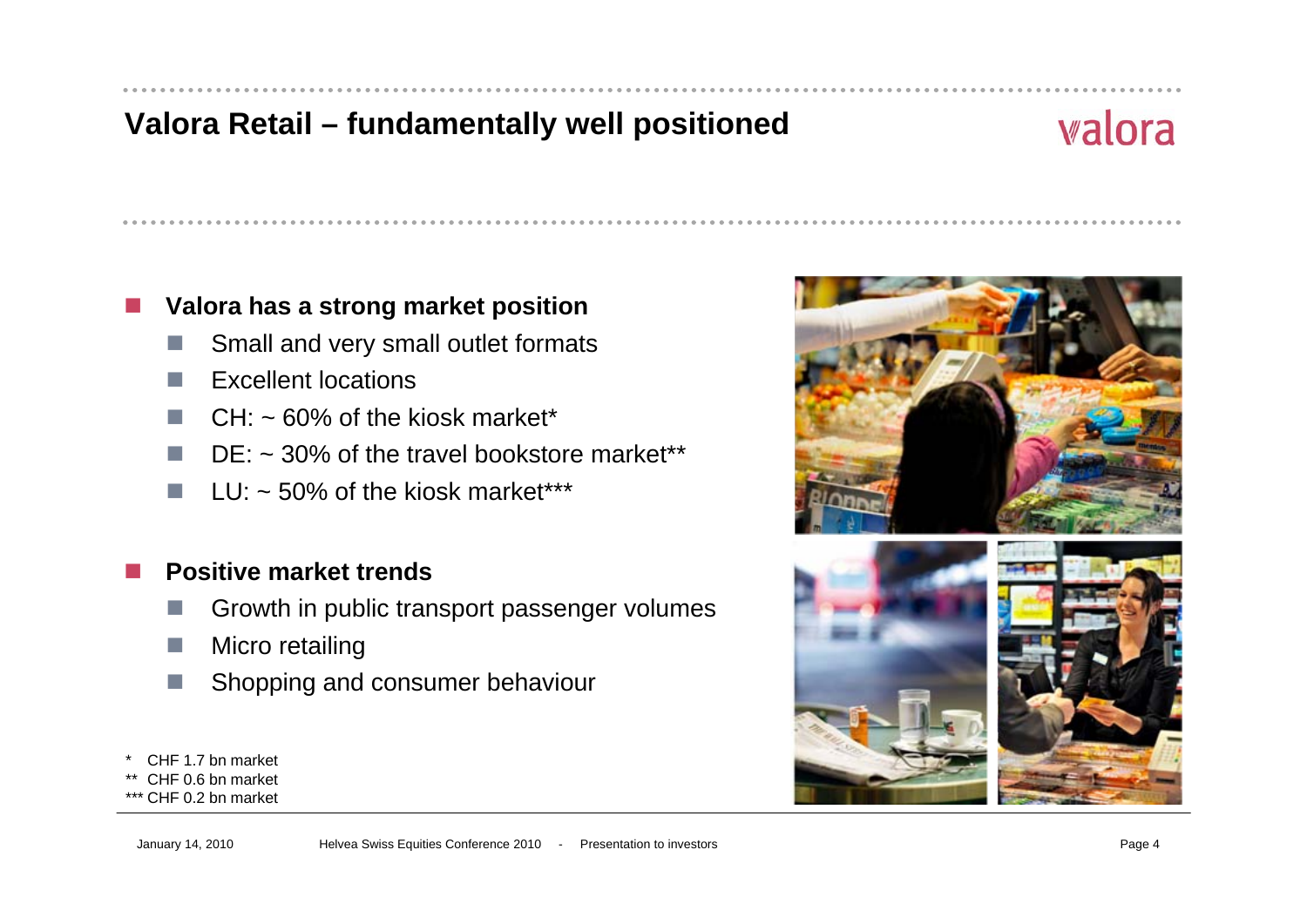#### **Valora Media – in good competitive position**

## valora

#### **Valora enjoys a strong market position**

- Strong press distribution
- L. High market shares in CH, LU and AT

#### Ħ **Market trends are mixed**

- Newspapers declining marginally (free sheets, internet)
- Magazines/books stable, increasing in some market segments until 2008 (HY 2009 adverse trend)

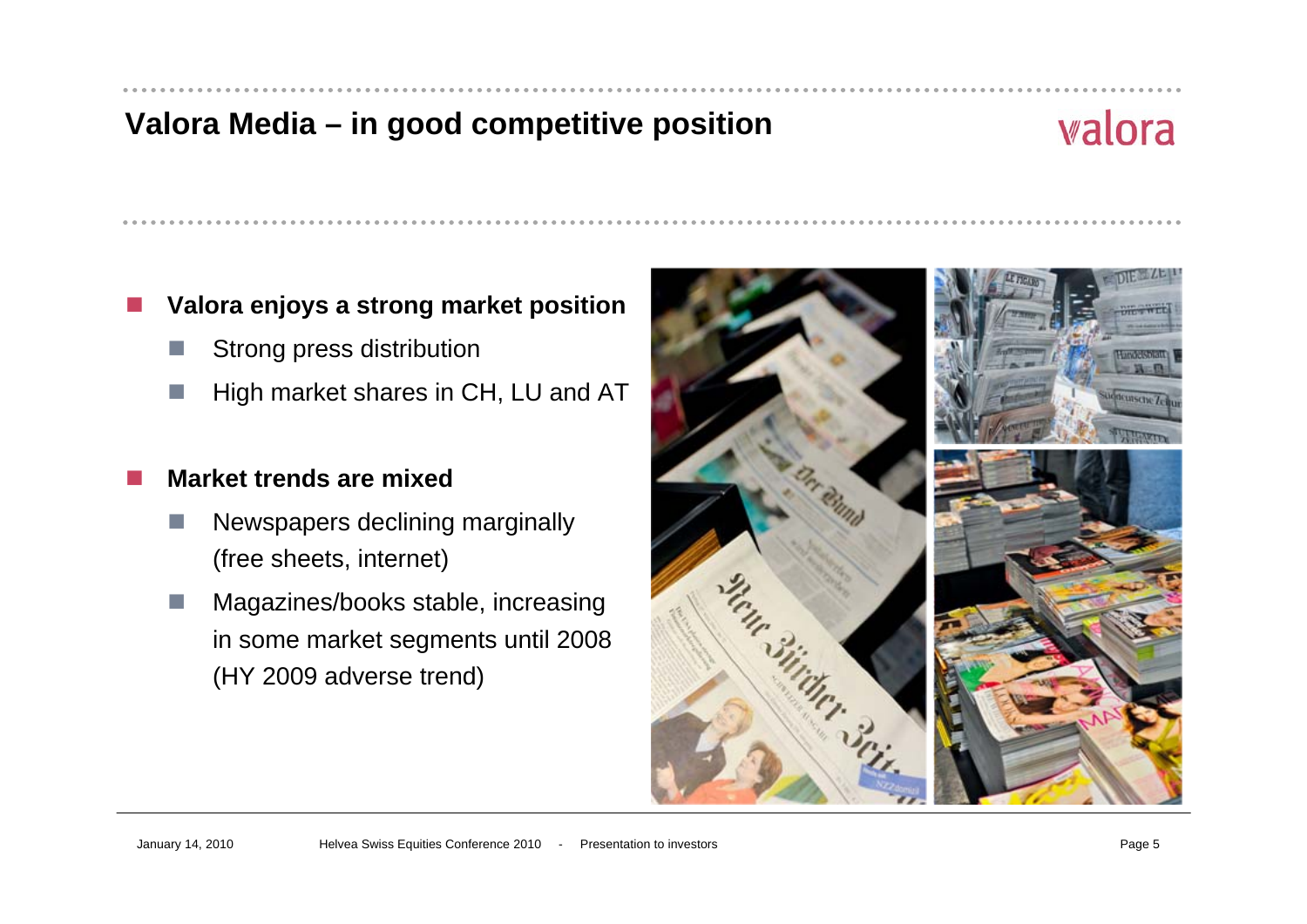#### **Valora Trade – clear leadership in Europe**

## valora

#### F. **Market position**

- F FMCG distribution and marketing
- F Present in 7 countries
- European market leader
- Well-positioned after "Own Brands" spin off

#### **Major market trends**

Ħ

- D Concentration in European food retail
- **College**  FMCG firms exerting pressure on costs (trend towards outsourced distribution)

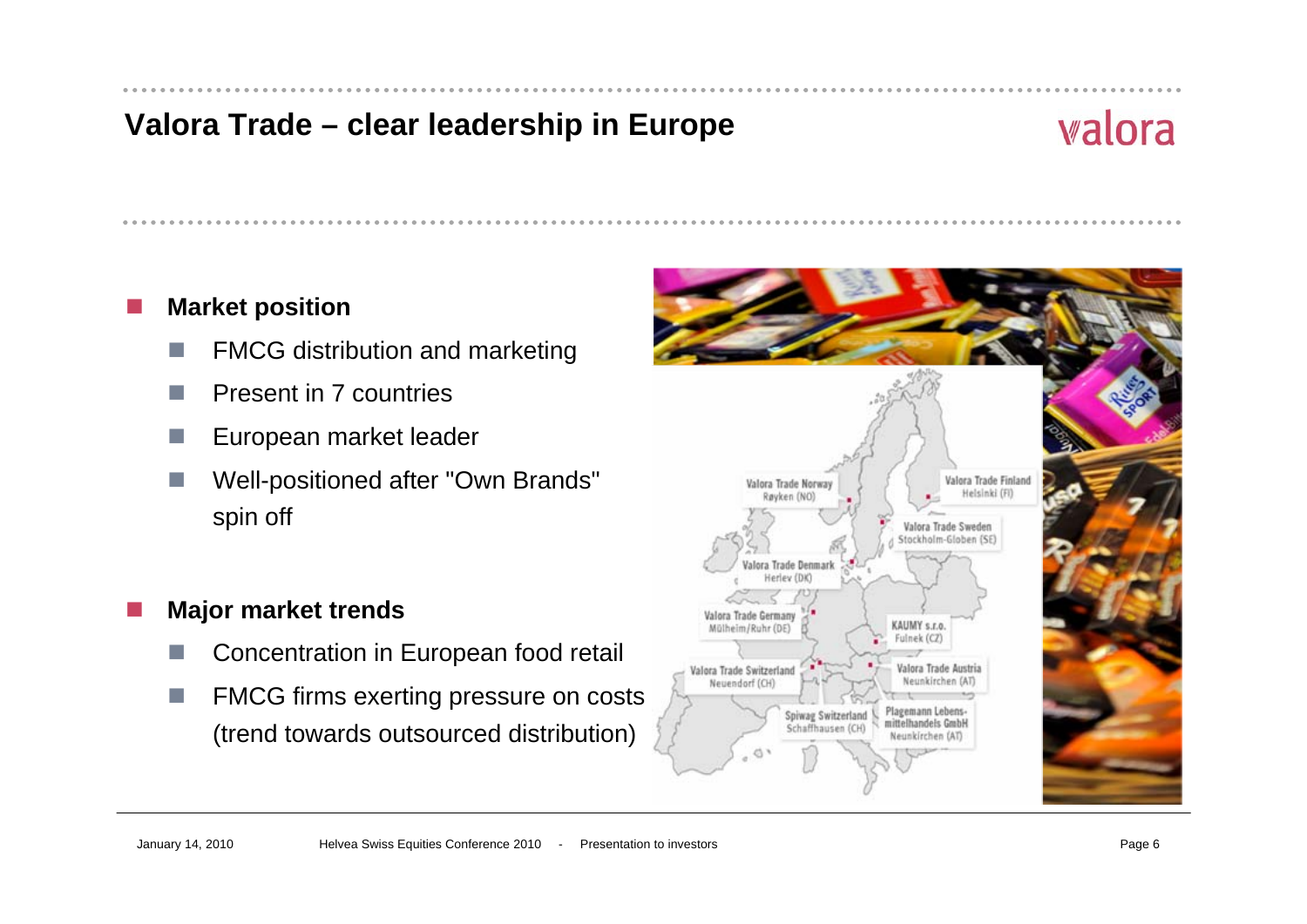#### **1st Half-Year 2009**

valora

*A positive performance despite demanding conditions*

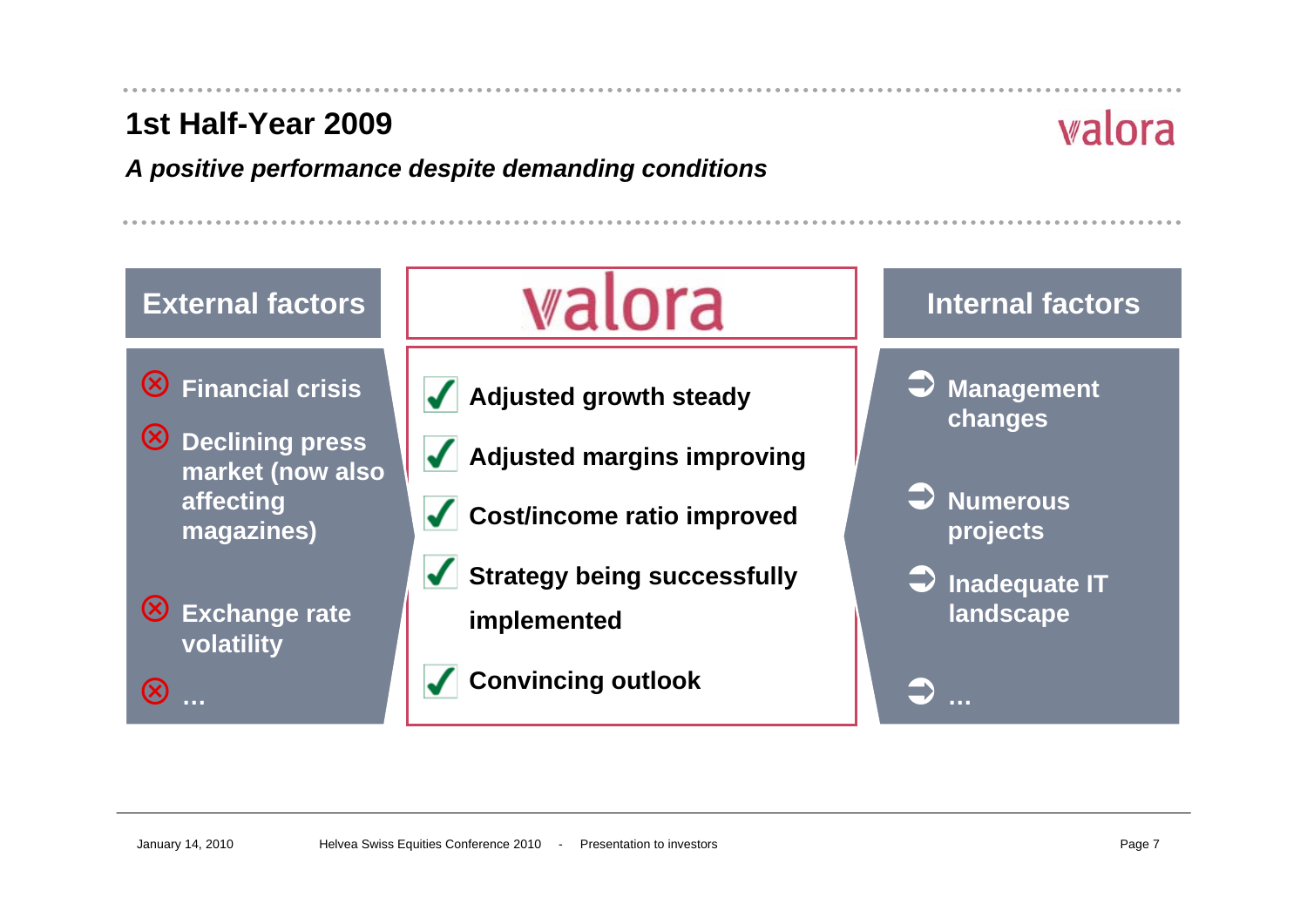| <b>Overview 1st Half-Year 2009</b>                                         |                    | walora              |
|----------------------------------------------------------------------------|--------------------|---------------------|
| <b>Key metrics</b>                                                         |                    |                     |
|                                                                            |                    |                     |
| in CHF million                                                             |                    | $\triangle$ vs 2008 |
| <b>Adjusted net revenues</b>                                               | <b>CHF 1 442.3</b> | $+1.4%$             |
| Net revenues (including EURO 08, currency, acquistion effects) CHF 1 414.6 |                    | $-3.7%$             |
| <b>Adjusted EBIT</b>                                                       | <b>CHF 23.6</b>    | $+20.0%$            |
| <b>EBIT</b> (including EURO 08, currency, acquisition effects)             | <b>CHF 23.0</b>    | $-19.6%$            |
| <b>Adjusted EBIT margin</b>                                                | 1.6%               | $+0.2pP$            |
| <b>EBIT margin</b> (including EURO 08, currency, acquisition effects)      | 1.6%               | $-0.4pP$            |
| <b>Net income</b> (from continuing operations)                             | <b>CHF 18.1</b>    | $-14.6%$            |
| <b>Equity cover</b>                                                        | 43.4%              | $-1.7pP$            |
| <b>Net debt</b>                                                            | <b>CHF 37.6</b>    | $-43.6$             |

 $\sim$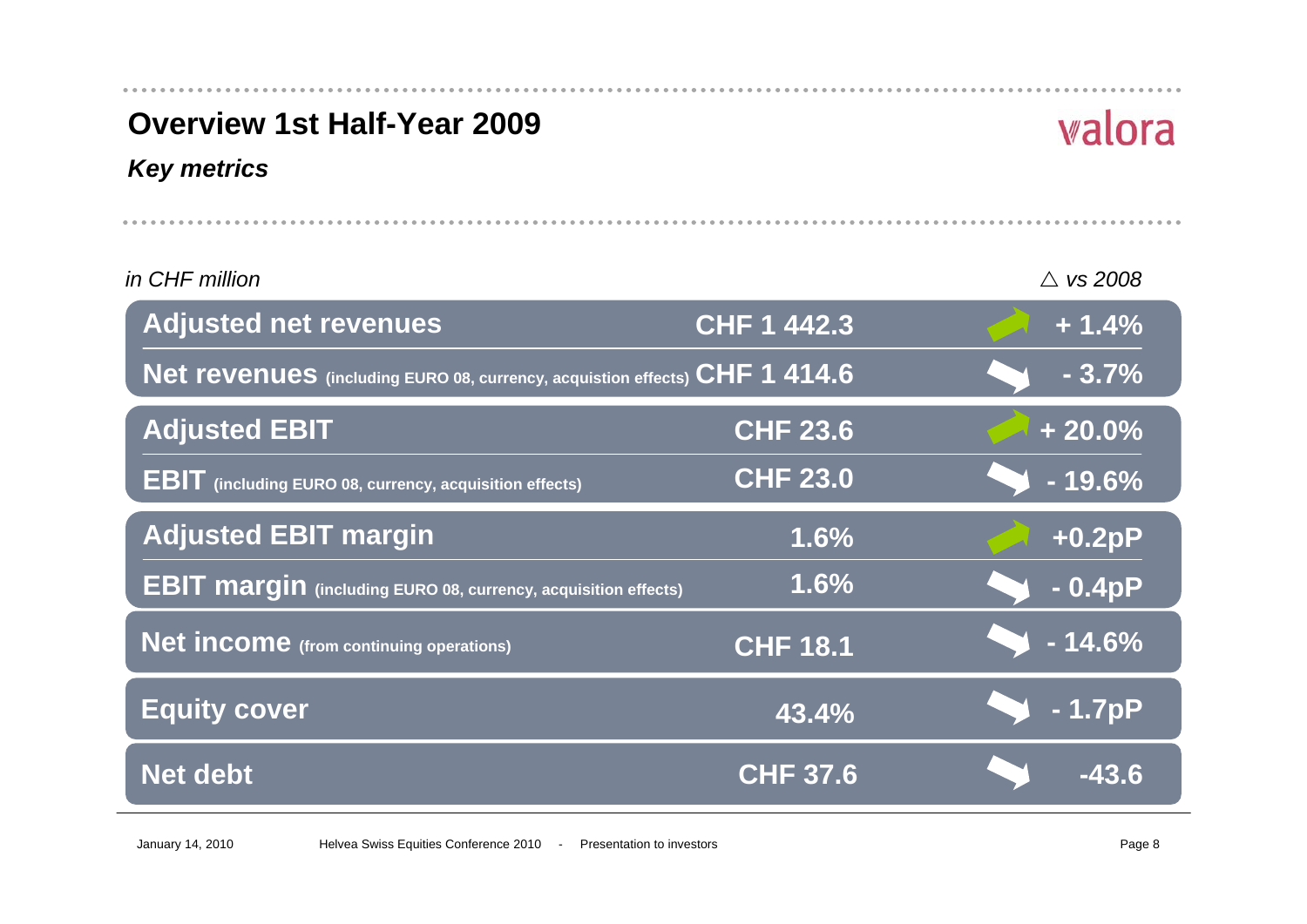**Agenda**

1. Overview Valora's business portfolio

**2. Valora 4 Success Strategy**

3. Outlook

#### 4. Questions & Answers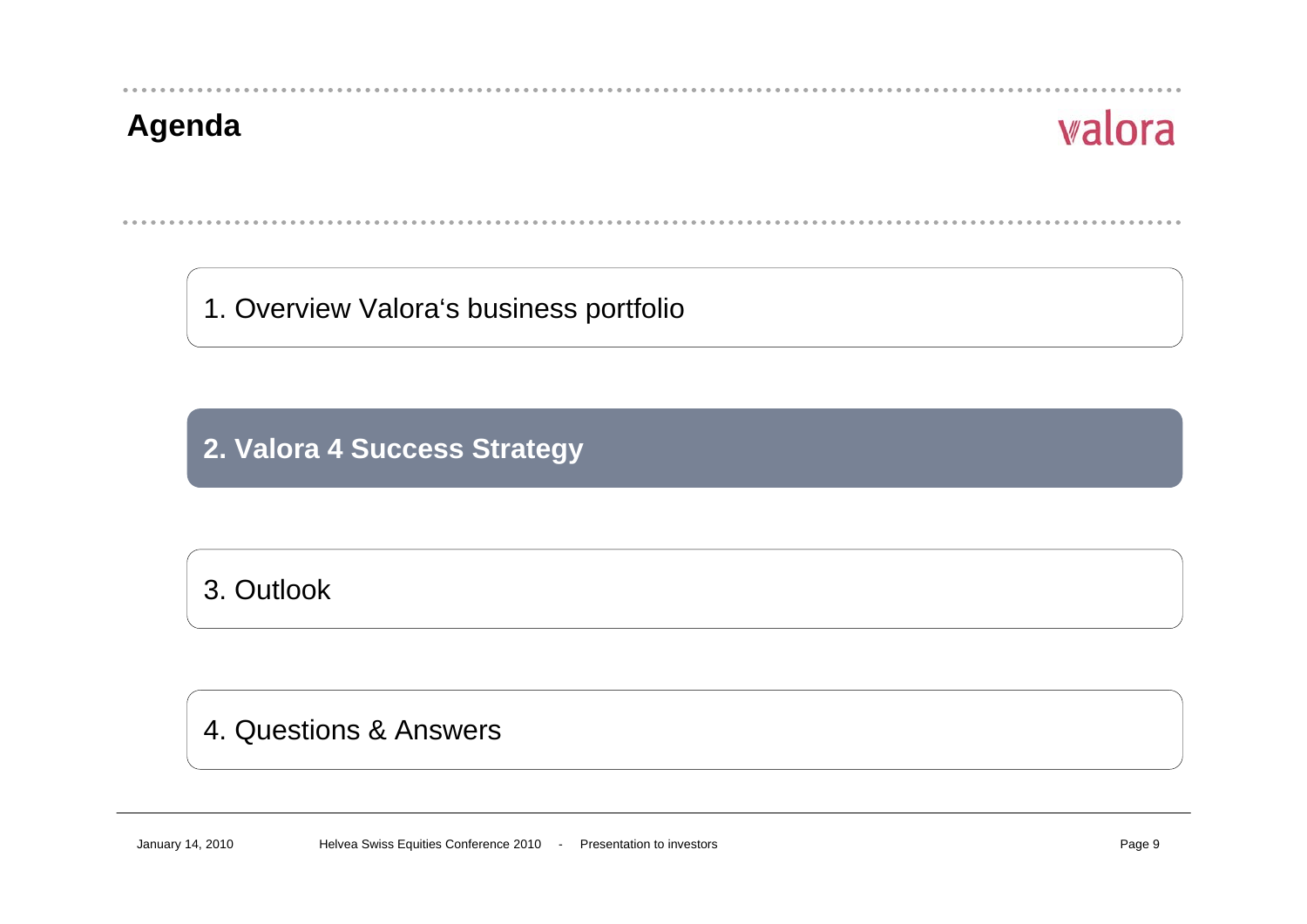#### **Core strategic initiatives, an overview**

## valora

*Thirteen core initiatives identified, projects defined for each*

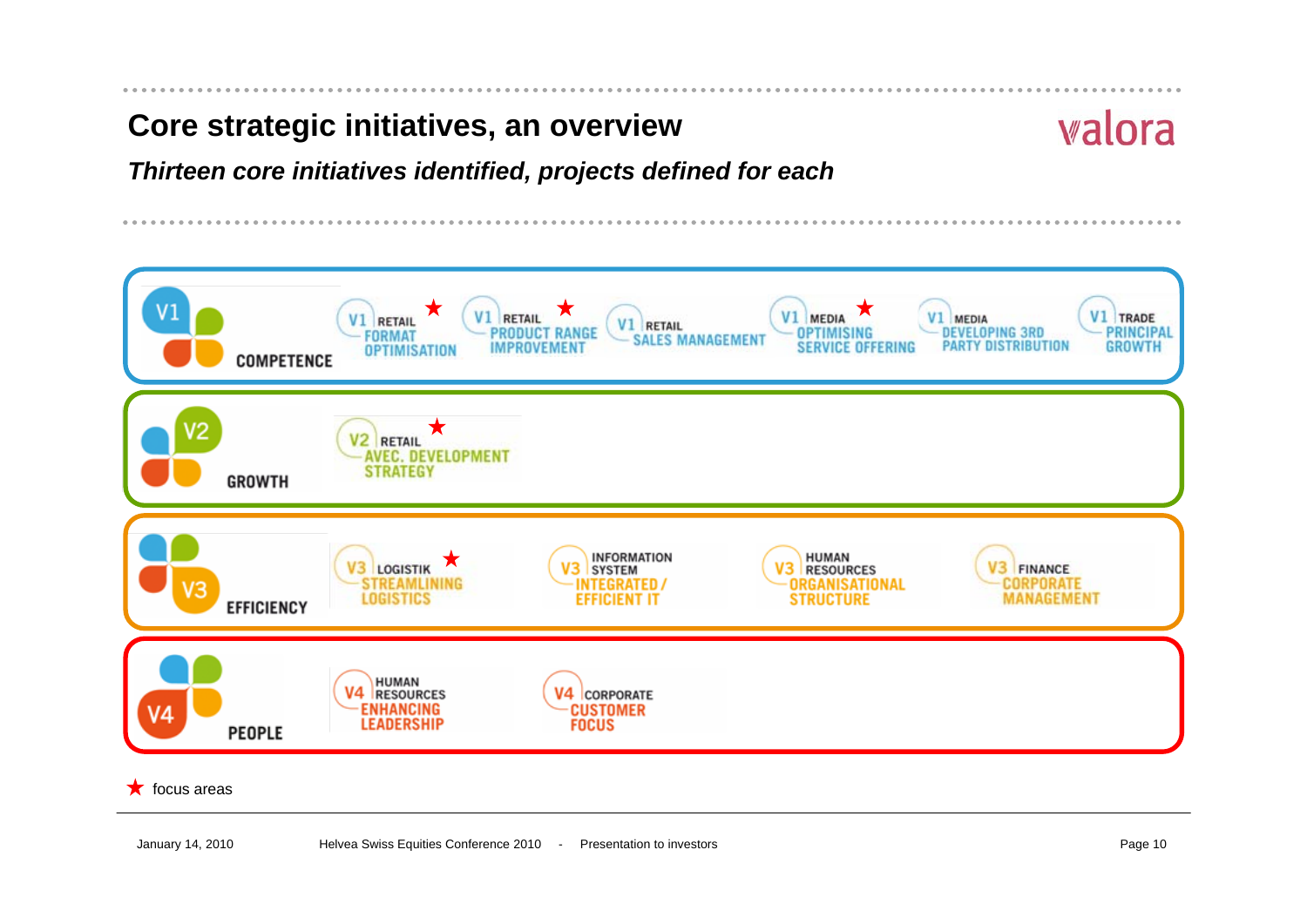#### **2009 strategic initiatives in focus**

#### *Status of the major core initiatives currently under way*

## **Initiatives**

#### **Introduce new product ranges** П RETAIL RETAIL **Enhance floorspace utilisation** П **FORMAT PRODUCT RANGE Sharpen contours of the 4 formats OPTIMISATION** П IMPROVEMENT **COMPETENCE Continue store layout development** П **Achieve turnaround in press sales** Г V1 MEDIA **Make press offering more attractive** Г **OPTIMISING SERVICE OFFERING COMPETENCE** a. **Expand services to third parties Establish 100-outlet network**П **RETAIL Reconfigure product range** L. **AVEC. DEVELOPMENT Enhance store layout GROWTH STRATEGY** П **Move logistics** П V3 Logistik **New IT infrastructure**П V<sub>3</sub> **STREAMLINING EFFICIENCY LOGISTICS Optimise press pick, sort & pack routines** П

#### **Main objectives**

## walora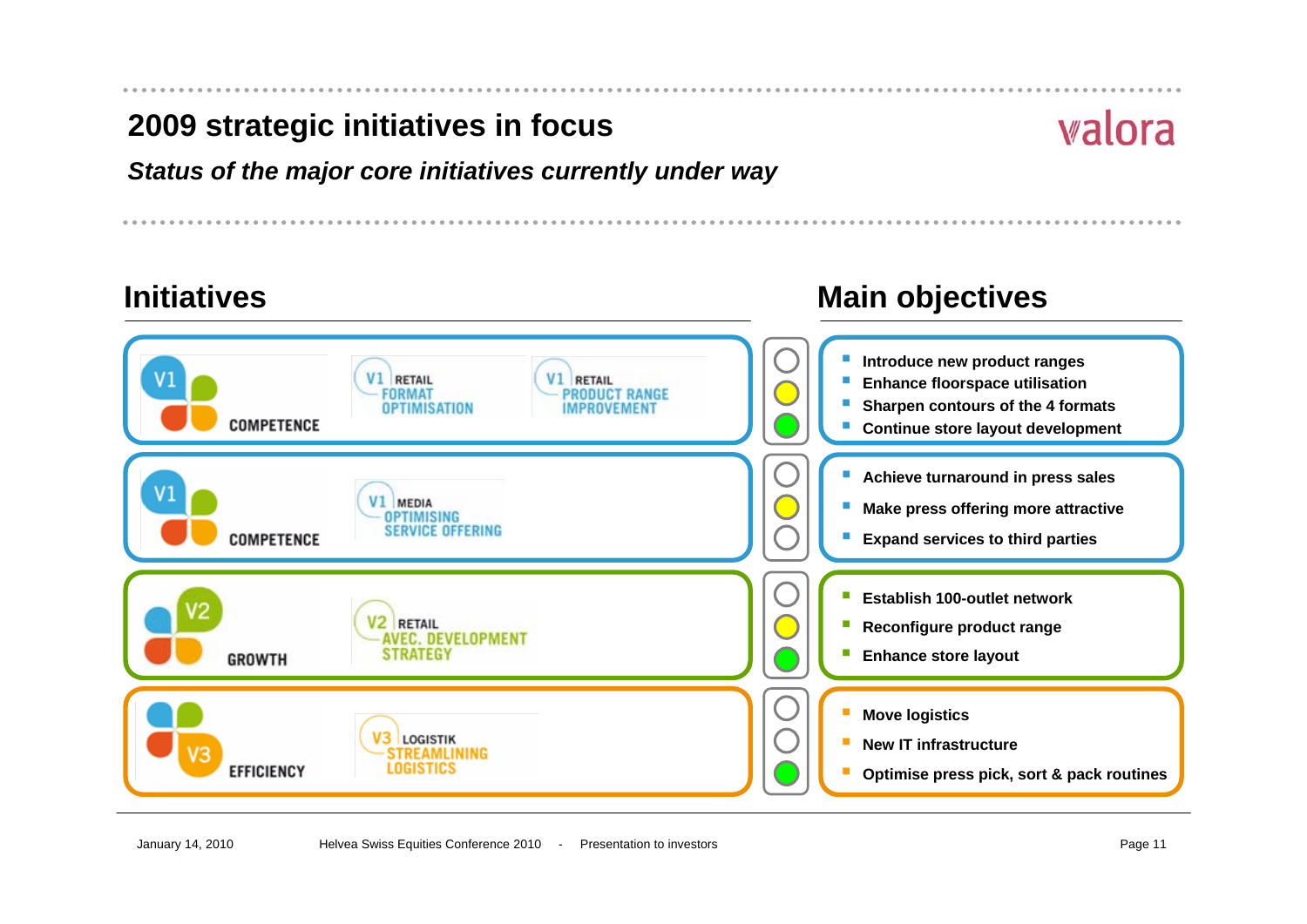#### *V1 Retail competence*



- **GOALS Establish four clearly defined and distinct outlet formats**
	- П **Enhance floorspace utilisation**

#### **Examples of initiatives to date:**

- $\overline{\phantom{a}}$ **P&B outlets opened in Bern and Basel**
- $\overline{\phantom{a}}$  **avec. pilot sites: Kloten and Richterswil, Gelsenkirchen (Germany) and 3 Tamoil filling stations**
- $\overline{\phantom{a}}$  **First excess floorspace allocated to 3rd party users (20 outlets)**
- **Long-term lease signed with SBB (Swiss railways)**
- $\overline{\phantom{a}}$  **Proliferation of "k kiosk" brand now halted, with isolated exceptions**

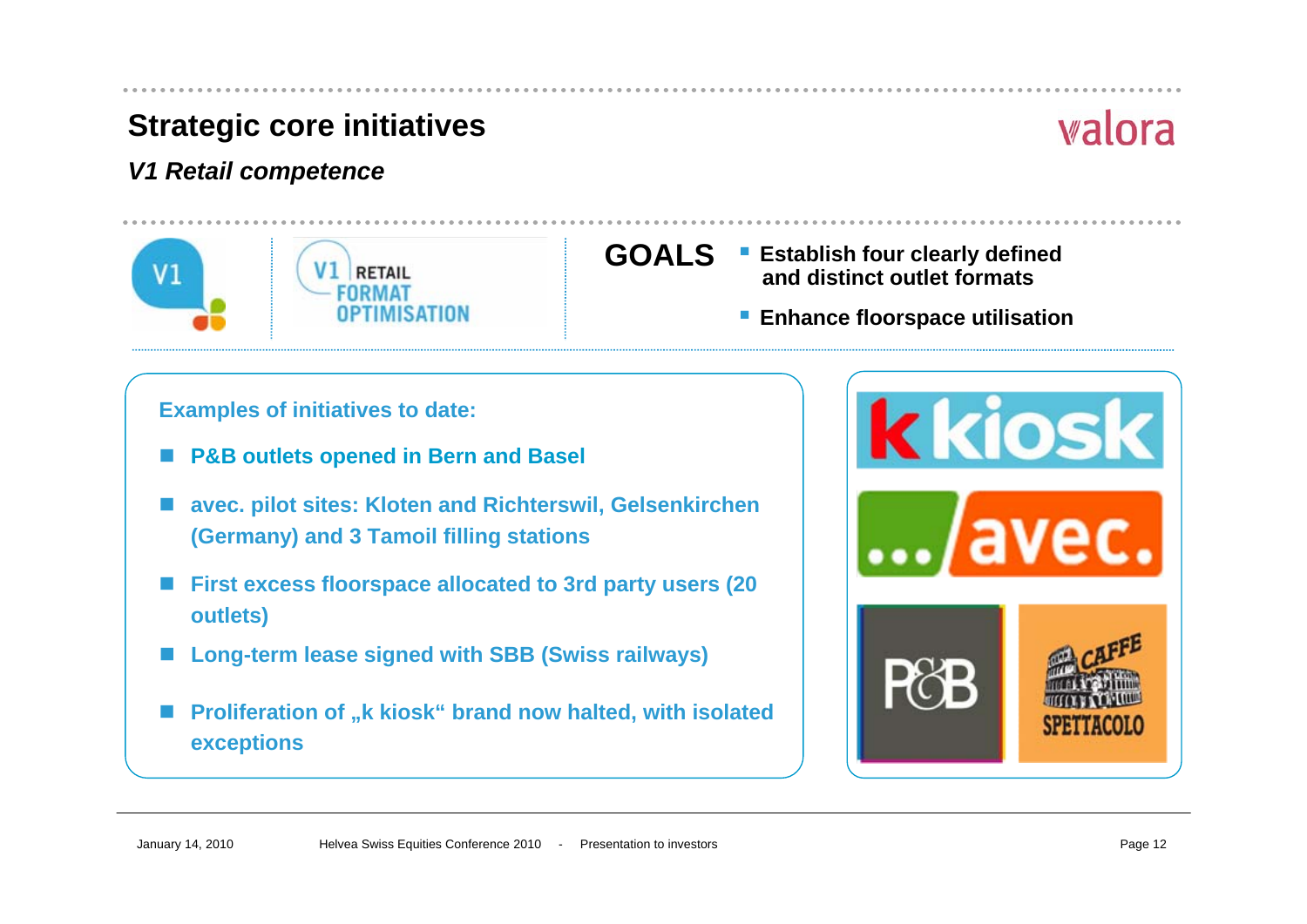#### *V1 Retail competence*



#### **GOALS**

- **Optimise product range**
	- **Enhance product presentation**
	- **Continue store layout development**

#### **Examples of initiatives to date:**

- $\overline{\phantom{a}}$ **Launch of competitively priced "ok.-" line (8 – 10 products)**
- **Testing location-specific price models since early July 2009, initial results positive**
- $\overline{\phantom{a}}$  **New, professionalised store layout concept in place since April 2009 (with initial positive results now noticeable)**
- $\overline{\phantom{a}}$ **Portfolio of service offerings defined and ready for testing**

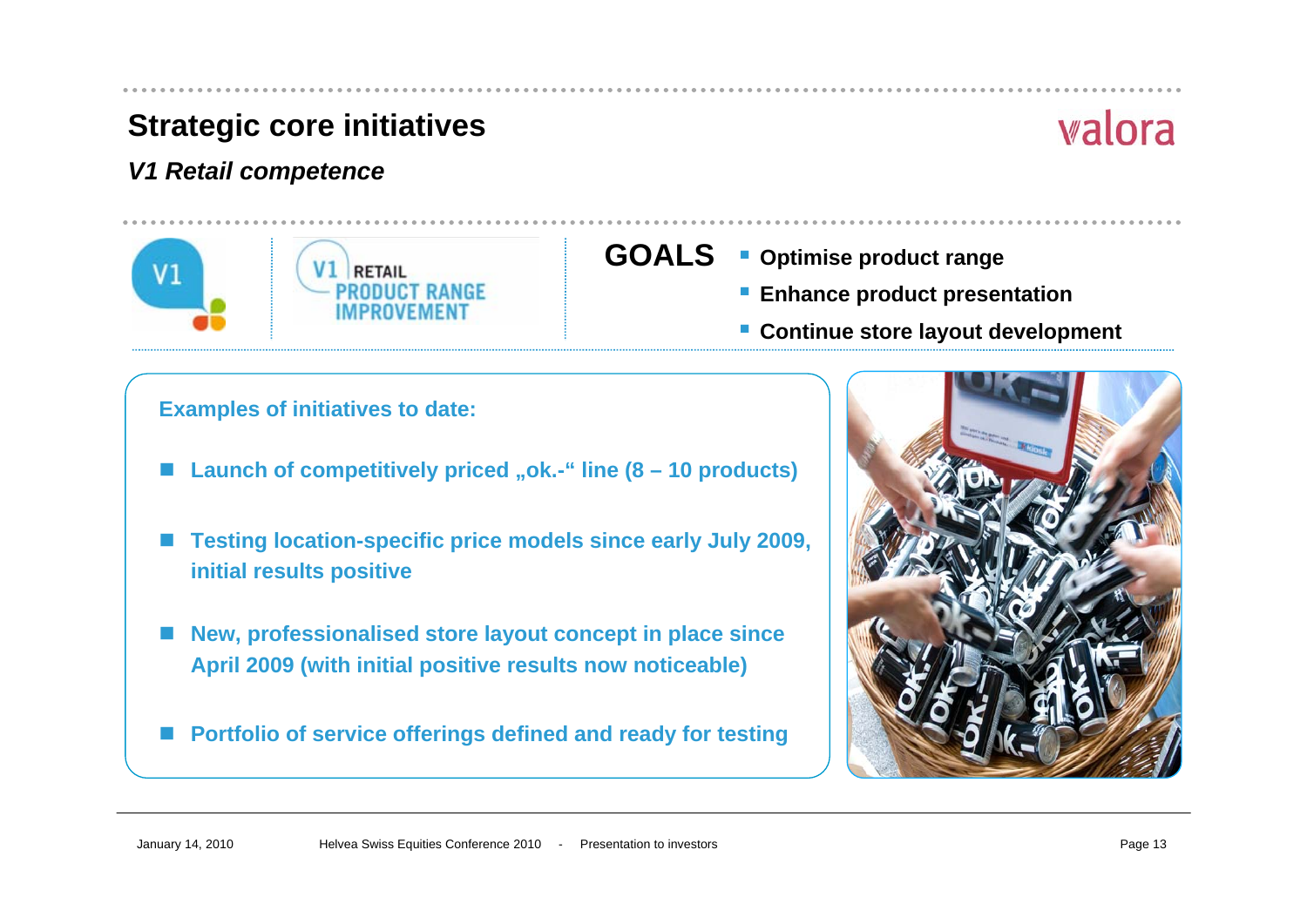$\mathsf{V} 1$ 

*V1 Retail competence – energy drinks index*

**Example: develop low price product line**

**Key statements**

*Energy drinks sales volume index in % of 2008 levels*

**RETAIL** 

**PRODUCT RANGE** 

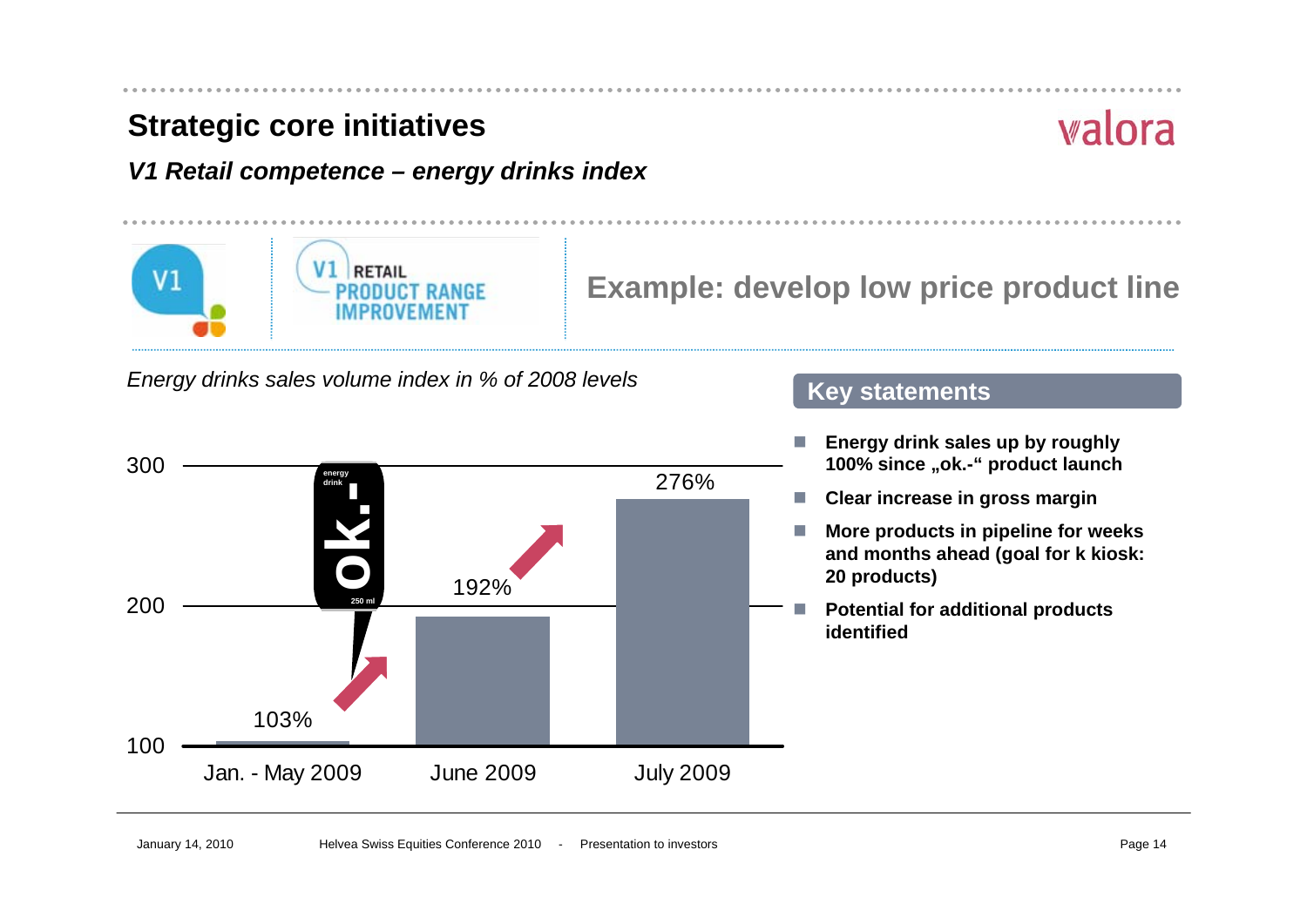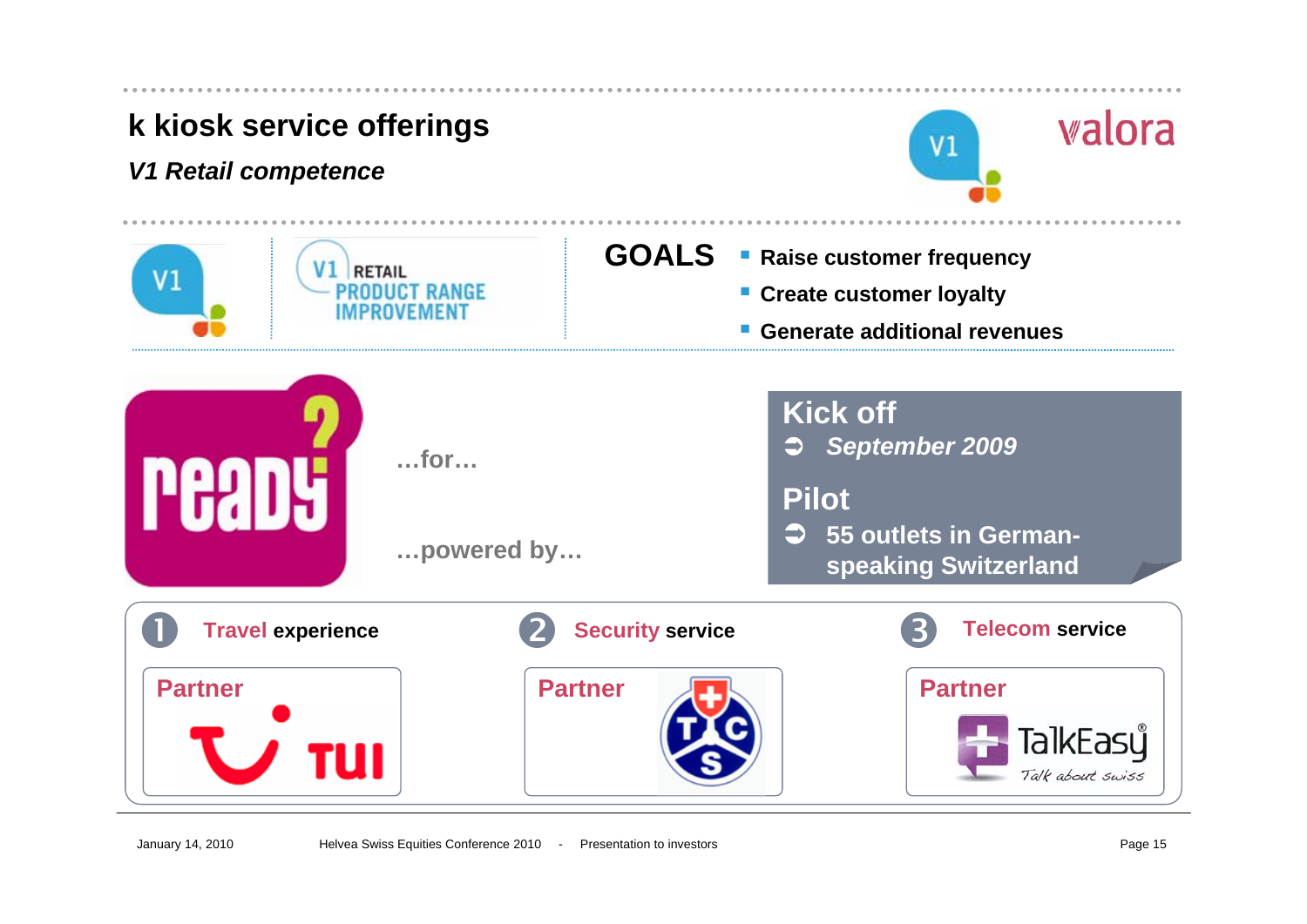#### *V1 Media competence*



## **GOALS**

- **Achieve turnaround in press sales**
	- **Make press offering more attractive**
	- П **Expand services to third parties**

#### **Examples of initiatives to date:**

- F **Enhanced presentation of top 50 press titles at k kiosk**
- $\overline{\phantom{a}}$  **Various joint promotions with publishers**
	- **(e. g. "Blick Seller" books)**
- **Wider range of services to third parties in preparation**

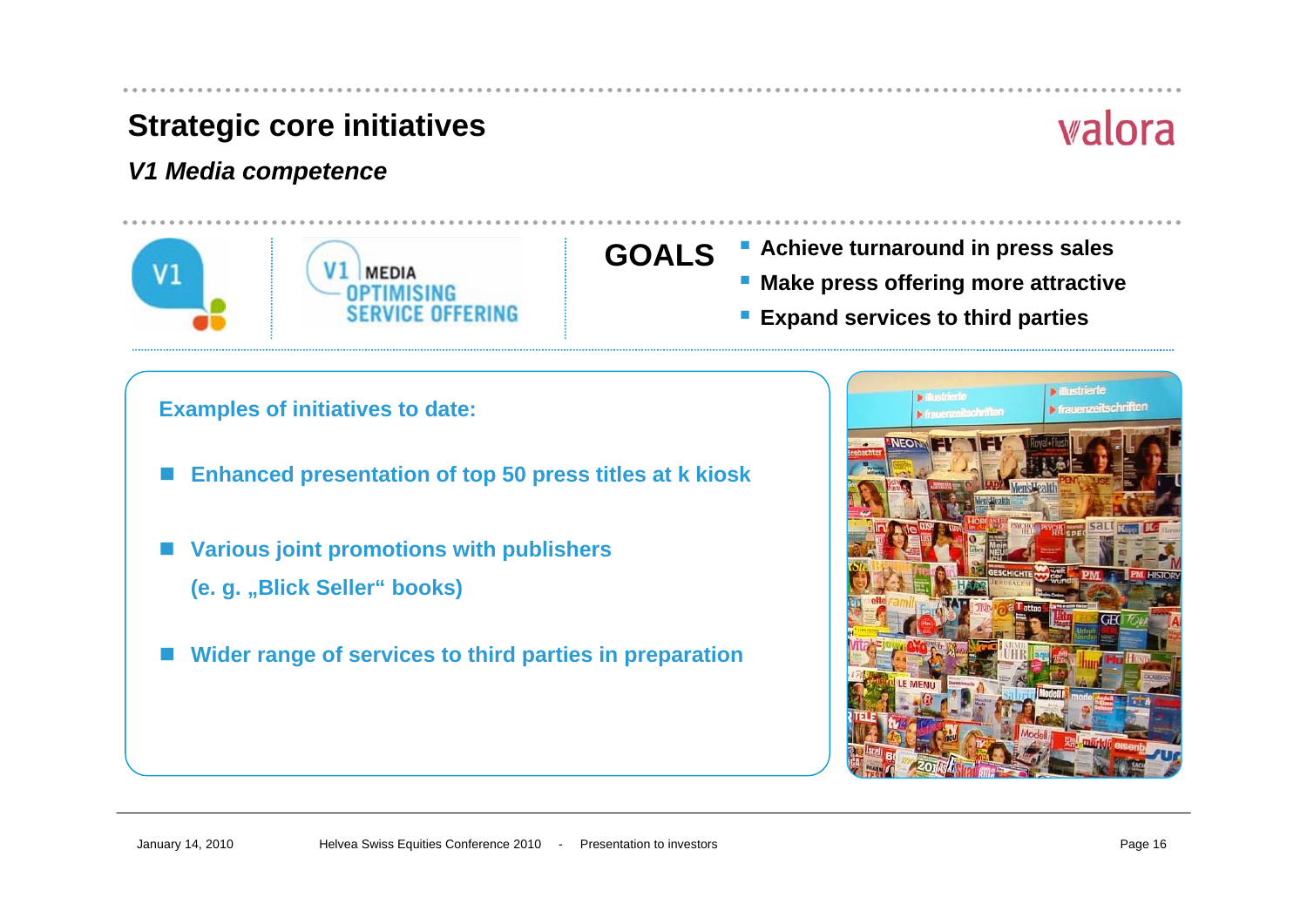#### **Valora Media**

## valora

#### *V1 Media competence – first signs of a turnaround*



**Example: New top 50 press presentation** 

*k kiosk press sales index in % of 2008 levels*



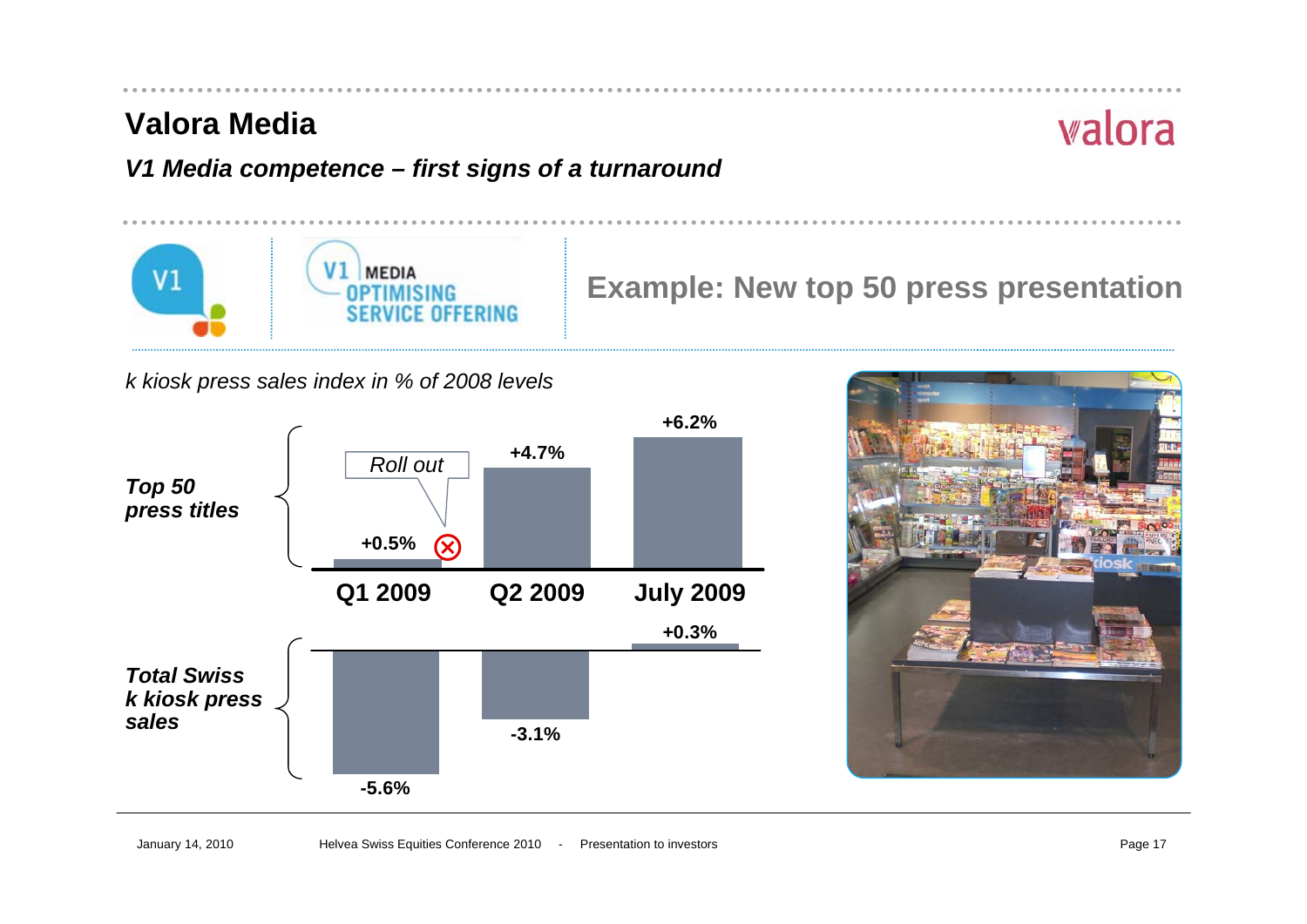#### *V2 Growth*



## valora

- **GOALS Establish 100-outlet network**
	- **Reconfigure product range**
	- **Enhance store layout**

**Examples of initiatives to date:** 

- П **New concept tested, with new CI/CD, layout and product range at 2 outlets (Kloten and Richterswil)**
- **56th store opened in December 2009**
- **Tests now running at 3 Tamoil filling stations**
- **1st avec. shop opened in Germany**
- **High proportion of low-cost items replaced by ok. articles**
- F. **New franchisee contract in place**

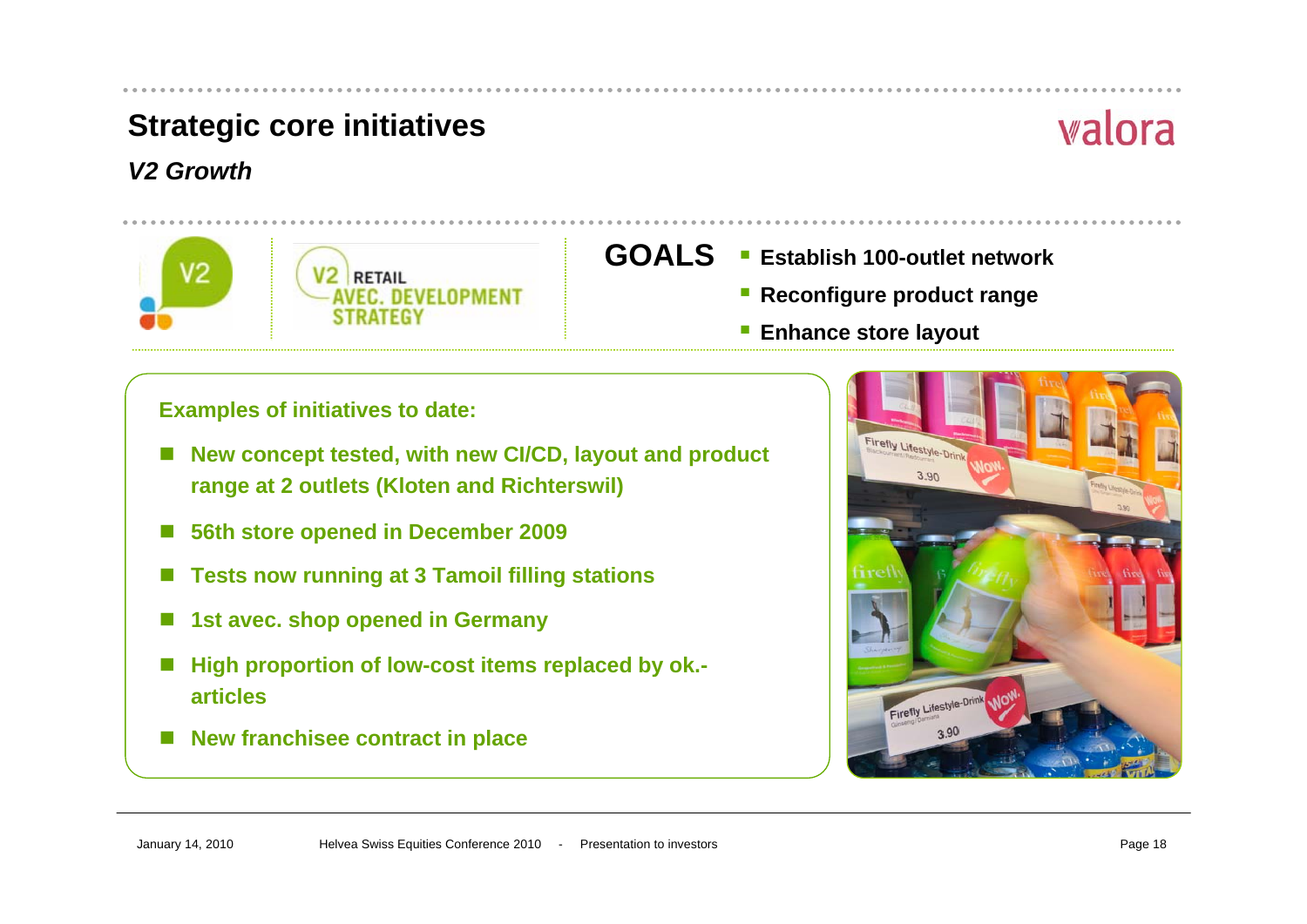#### *V2 Growth*

# valora





#### **Key statements**

- m. **Tamoil test phase running at 3 locations**
- m. **Phase 1 of reconfiguration running, to be completed by late September**
- m. **Identification of additional sites in progress for phase 2**
- m. **Negotiations with potential partners under way**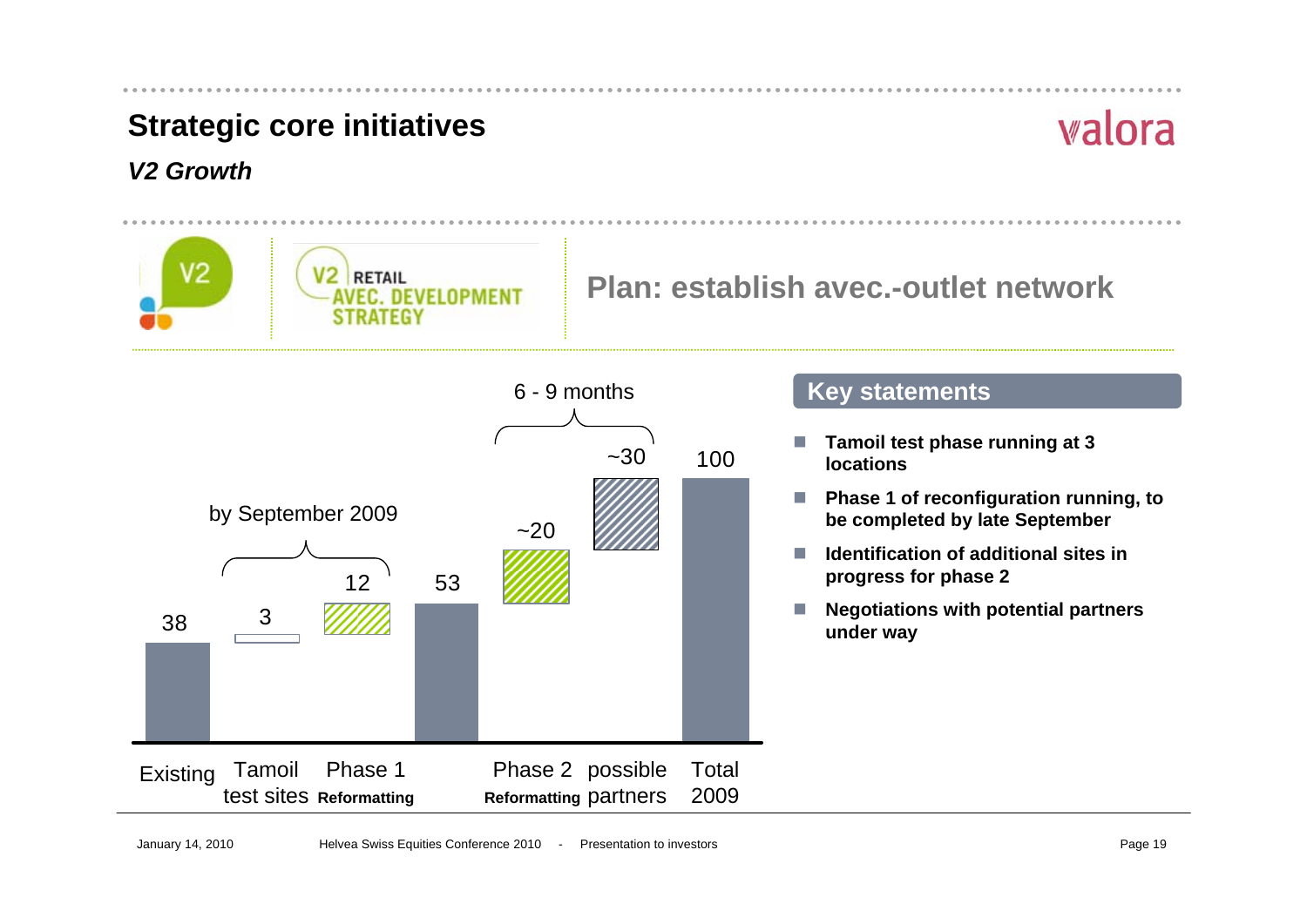#### *V3 Efficiency*



**GOALS Move logistics**

- **New IT Infrastructure**
- **Optimise press pick, sort and pack routines**

**Examples of initiatives to date:** 

- **Relocation to the new logistics facility in Egerkingen will be fully completed by year-end 2009**
- **New WAMAS software successfully introduced**
- × **Roll out of new press logistics successfully started (decentralised pick, sort & pack routine)**
- **Cost reduction for 2010: CHF 11 million on track, as planned**

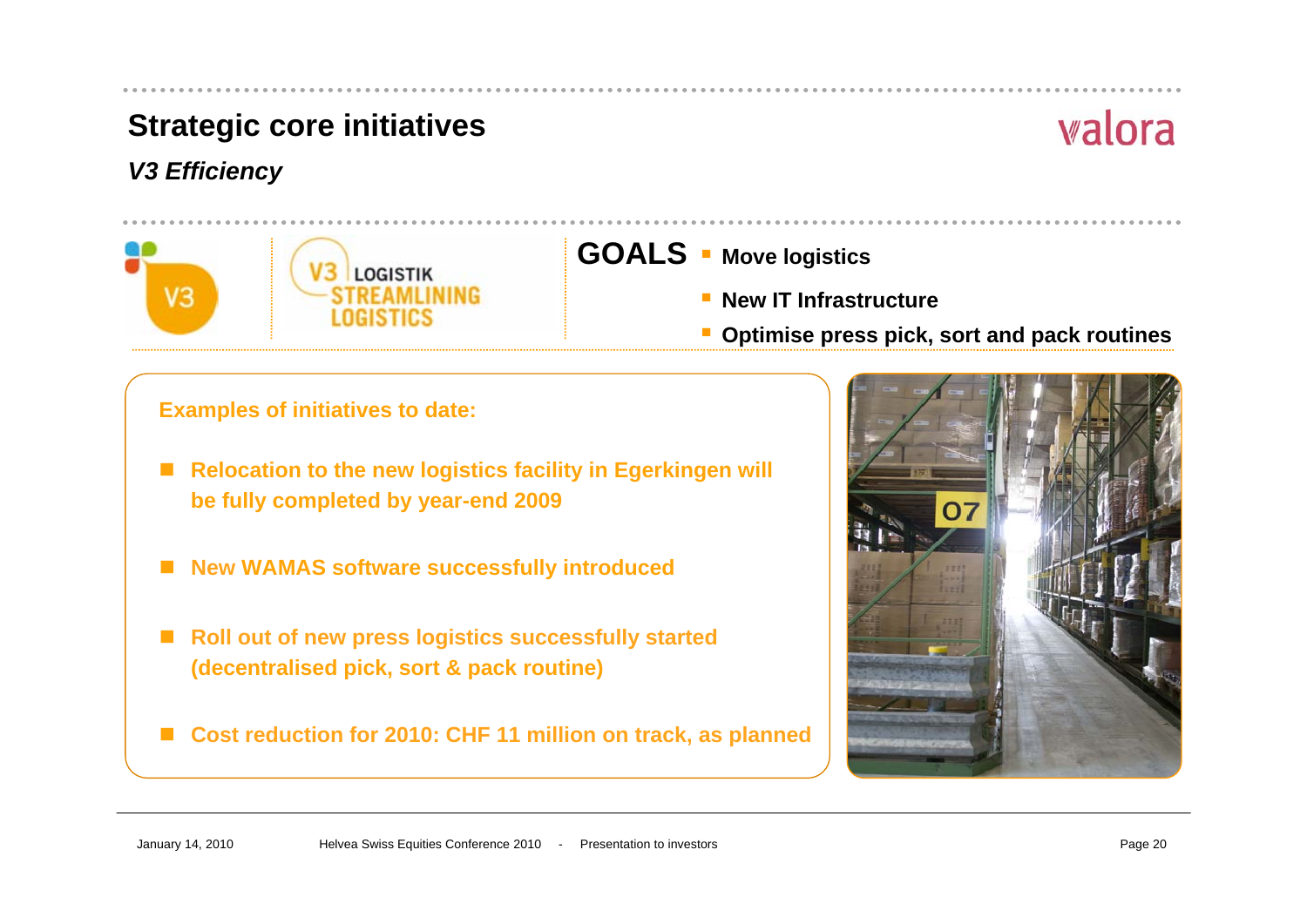#### *V3 Efficiency – lowering costs*



#### *in CHF million*



#### **Key statements**

- **I Cost-savings initiatives for 2010 and 2012 on track**
- $\mathbb{R}^n$  **Incremental savings potential identified in purchasing and staff costs**
- $\overline{\phantom{a}}$  **Additional annual savings potential of at least CHF 6 million**
- L. **Evaluation and implementation planning in H2 2009**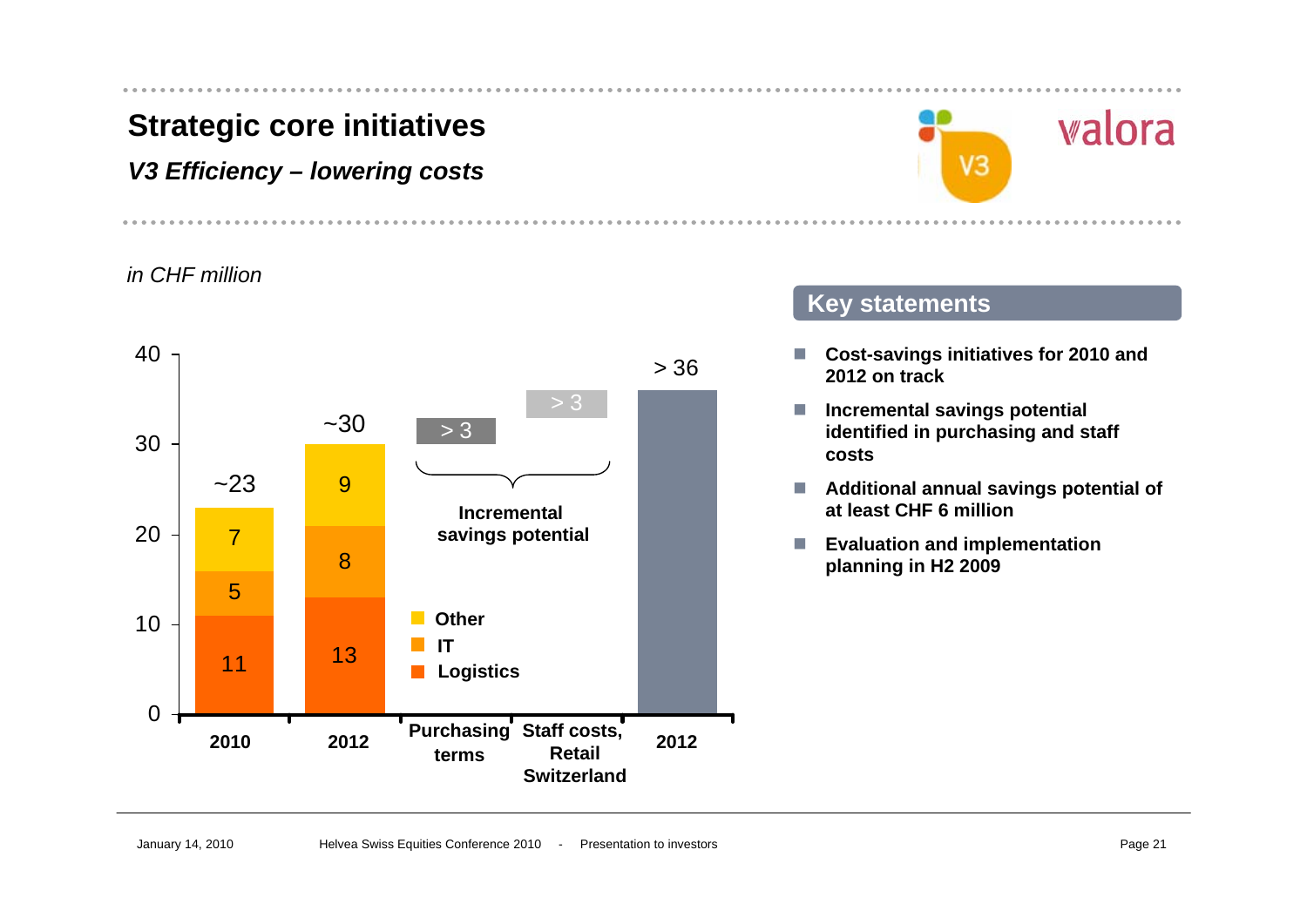#### **Agenda**

## valora

1. Overview Valora's business portfolio

2. Valora 4 Success Strategy

#### **3. Outlook**

#### 4. Questions & Answers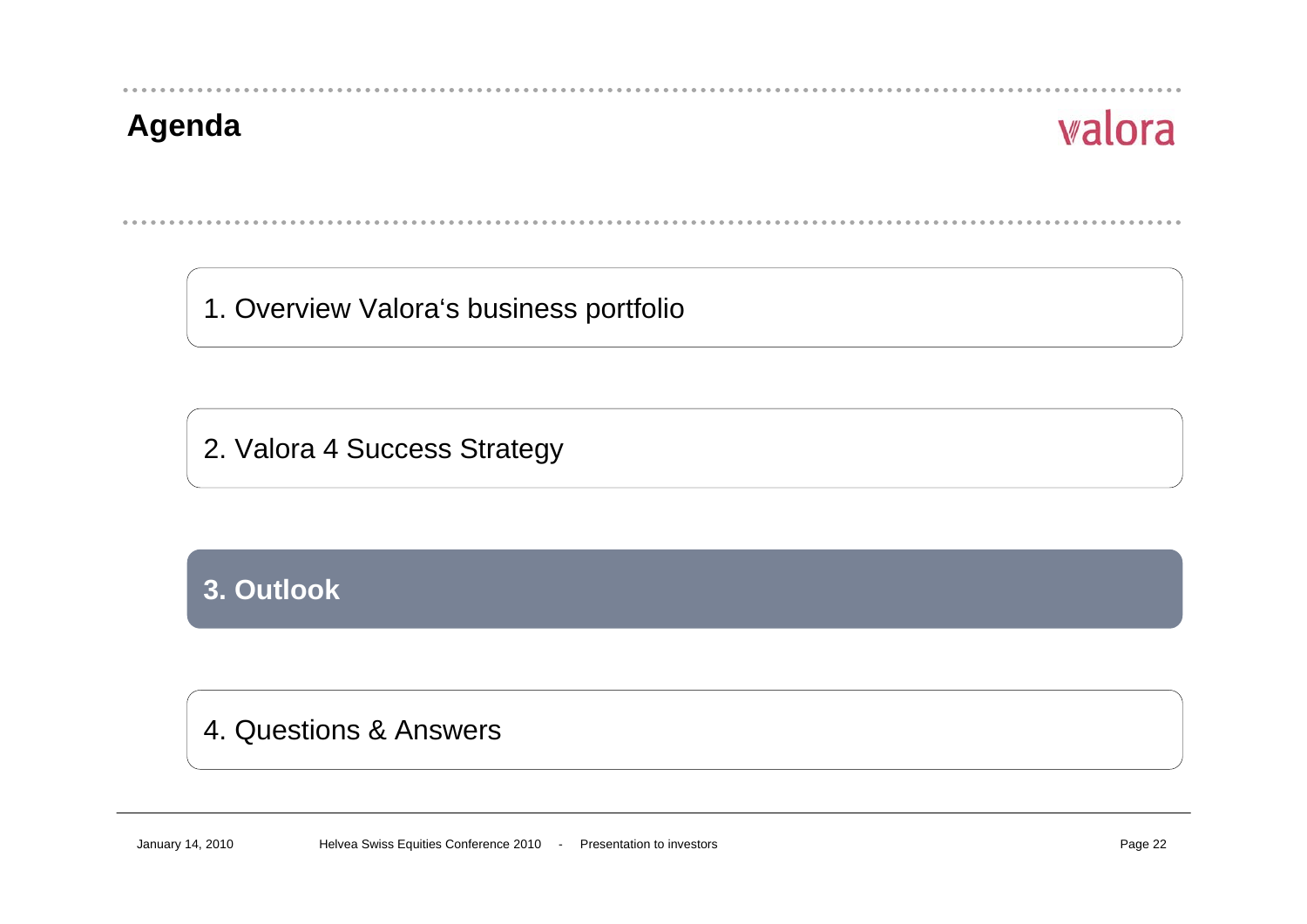#### **Financial outlook**

#### *Long-term outlook unchanged*

#### **Expectations for 2009**

- **Economic conditions:** continuing deep recession with significant currency volatility
- **Net revenues:** adjusted sales growth of ~2% currently seems achievable (nominally -1% to -2%)
- **EBIT:** Improvement vs 2008, CHF 69 – 72m remains objective

#### **2010/2012 full potential to be realised**

- From 2010 marked top and bottom line improvements from "Valora 4 Success" (incl. additional annual cost savings of CHF >6m)
- By 2012: "Growth" initiative to boost sales
- τ 2012: Targeted EBIT of 3 - 4% achieved



\*before restructuring costs

\*\* at constant FX rates (in 2009 YTD: FX effect -3.5% / nominal net sales -1% to -2% at FX rates -3.5%)

## walora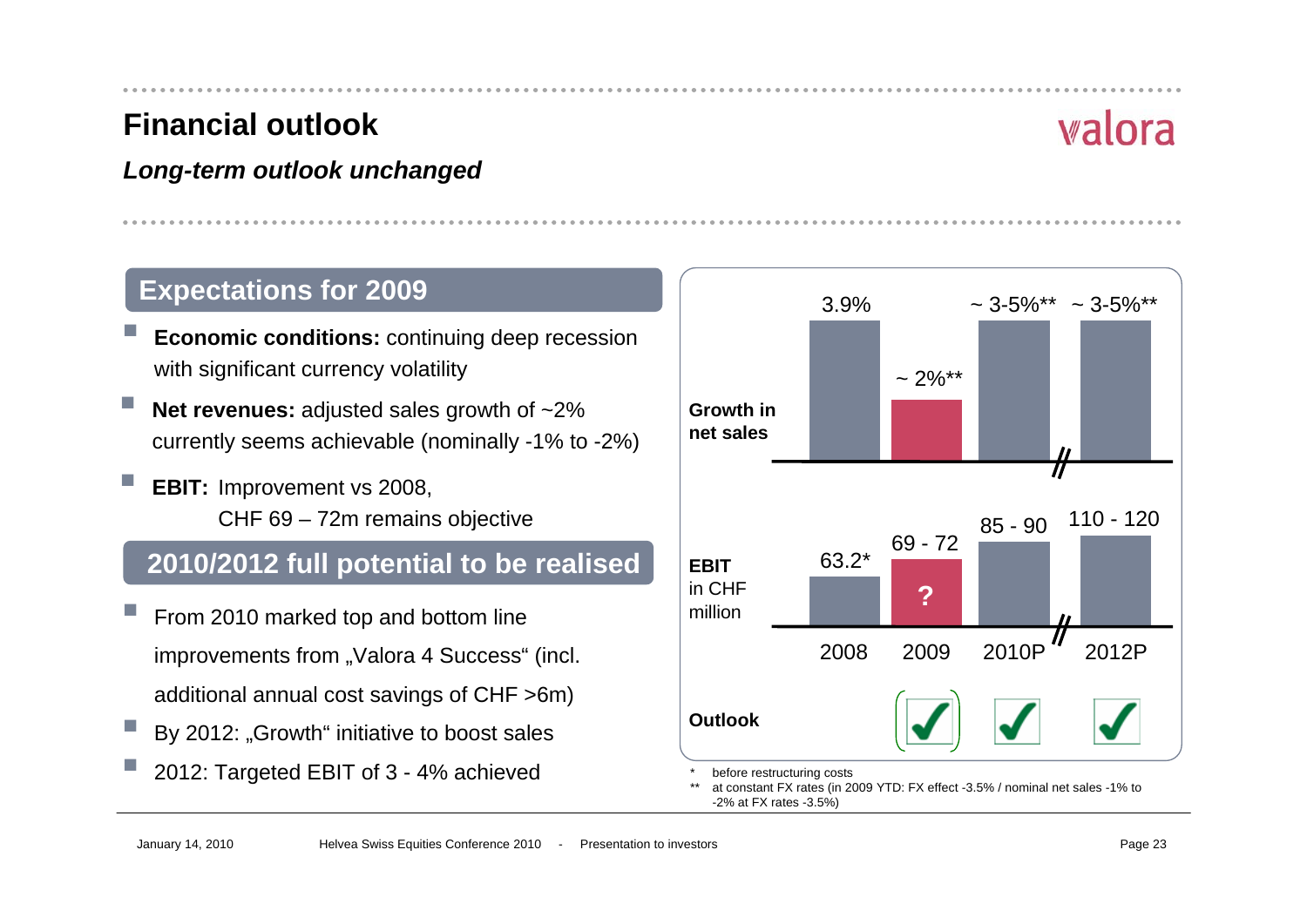#### **Agenda**

## valora

1. Overview Valora's business portfolio

2. Valora 4 Success Strategy

3. Outlook

#### **4. Questions & Answers**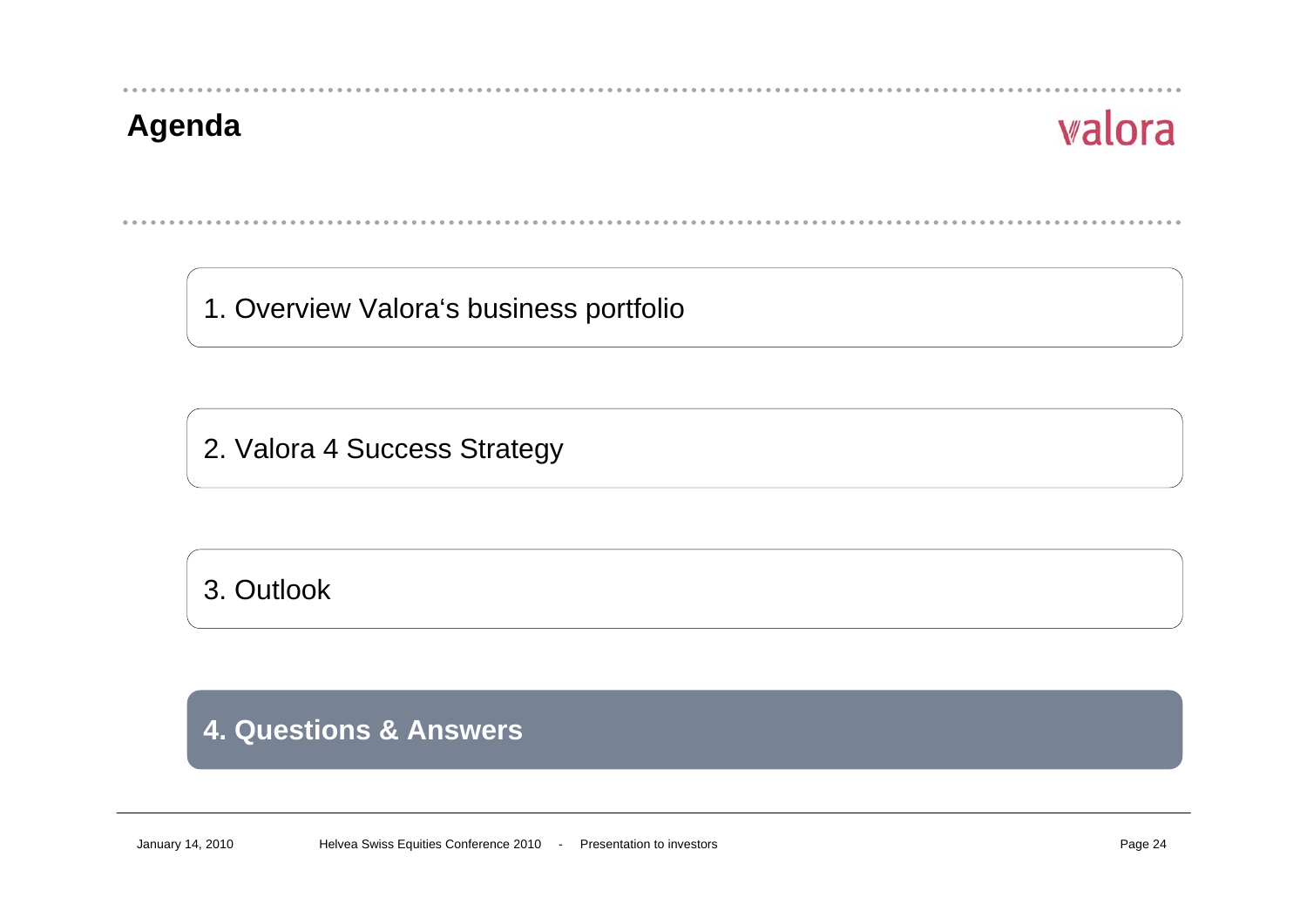## **DISCLAIMER**

## valora

#### **NOT FOR RELEASE, PUBLICATION OR DISTRIBUTION IN OR INTO THE UNITED STATES**

THIS DOCUMENT IS NOT BEING ISSUED IN THE UNITED STATES OF AMERICA AND SHOULD NOT BE DISTRIBUTED TO U.S. PERSONS OR PUBLICATIONS WITH AGENERAL CIRCULATION IN THE UNITED STATES. THIS DOCUMENT DOES NOTCONSTITUTE AN OFFER OR INVITATION TO SUBSCRIBE FOR OR PURCHASE ANY SECURITIES. IN ADDITION, THE SECURITIES OF VALORA HOLDING AG HAVE NOT BEEN REGISTERED UNDER THE UNITED STATES SECURITIES LAWS AND MAY NOT BE OFFERED, SOLD OR DELIVERED WITHIN THE UNITED STATES OR TO U.S. PERSONS ABSENT REGISTRATION UNDER OR AN APPLICABLE EXEMPTION FROM THE REGISTRATION REQUIREMENTS OF THE UNITED STATES SECURITIES LAWS

This document contains specific forward-looking statements, e.g. statements including terms like "believe", "expect" or similar expressions. Such forward-looking statements are subject to known and unknown risks, uncertainties and other factors which may result in a substantial divergence between the actual results, financial situation, development or performance of Valora and those explicitly presumed in these statements. Against the background of these uncertainties readers should not rely on forward-looking statements. Valora assumes no responsibility to update forward-looking statements or adapt them to future events or developments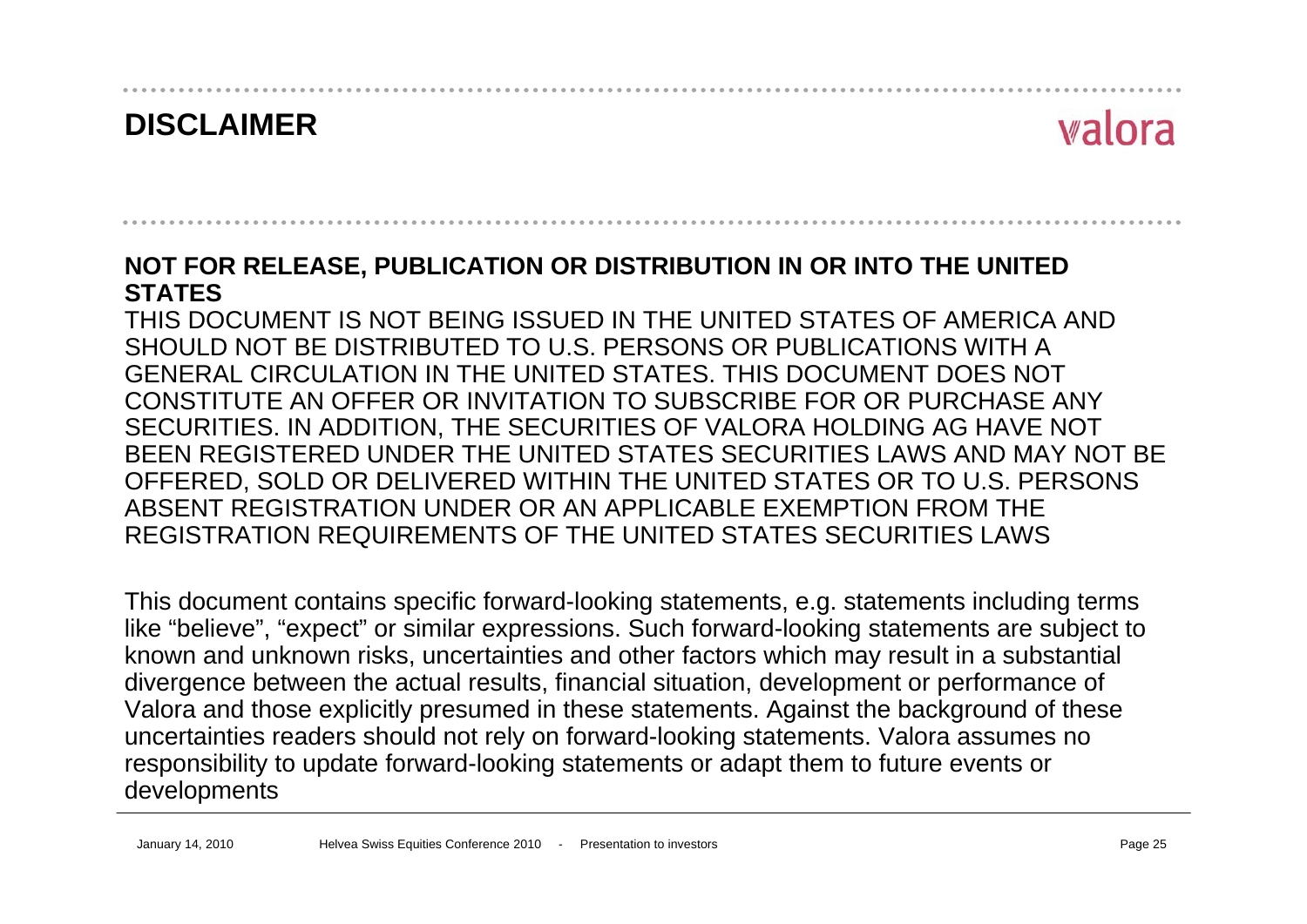# walora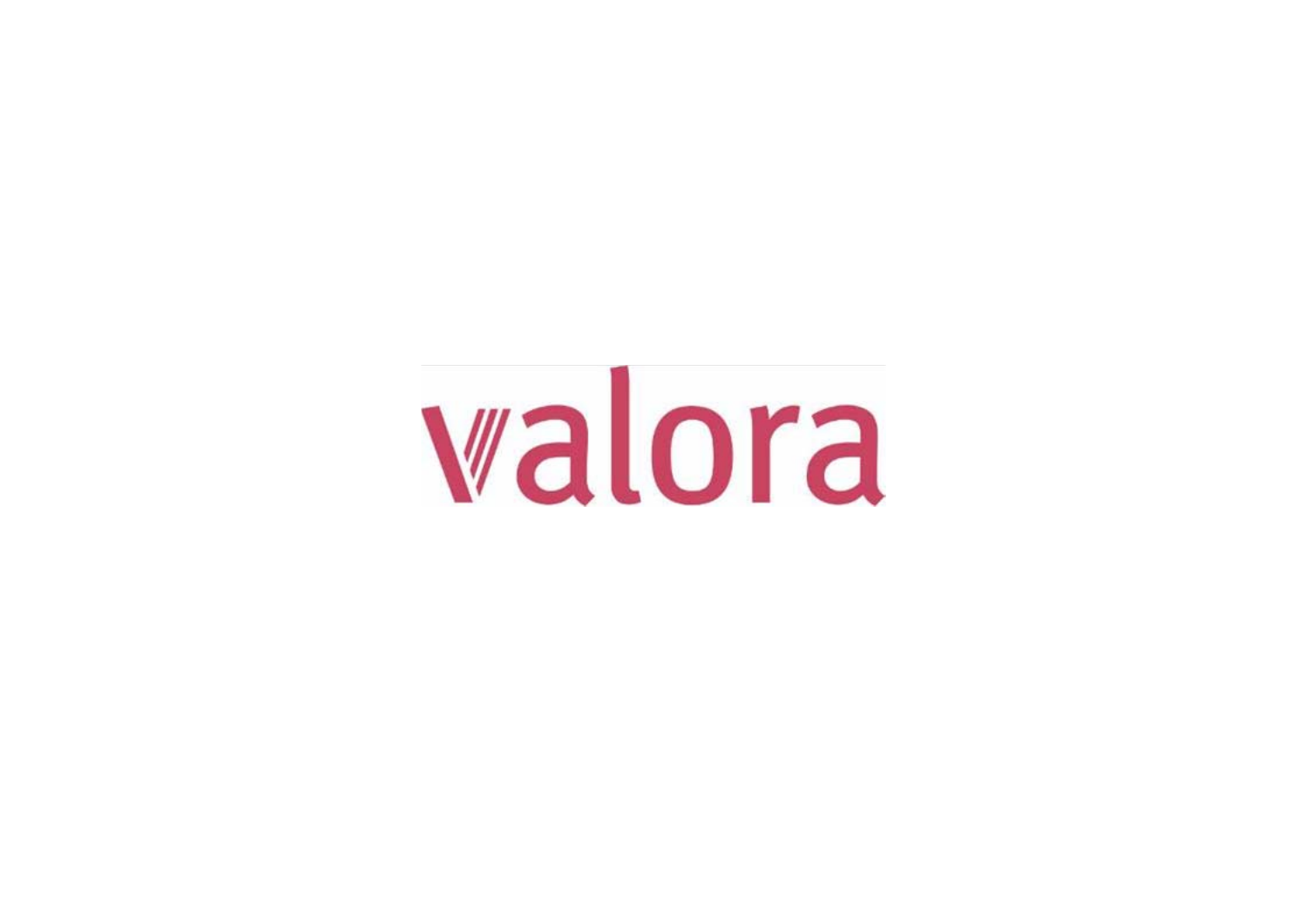# **Appendix Important slides from prior presentations**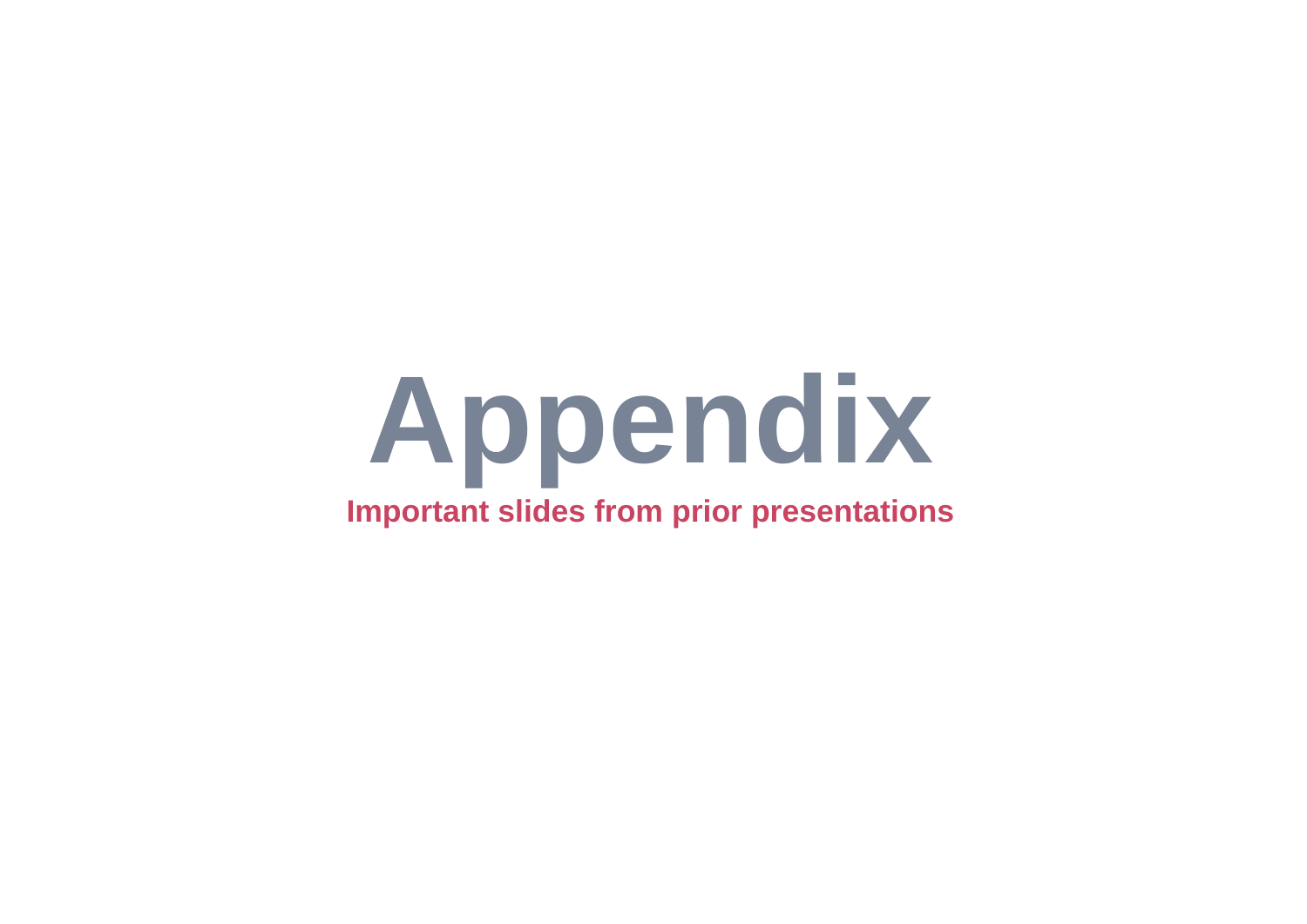#### **Market trends not critical**

*(Investors' Day 2008)*



|                 | <b>Share of</b><br>2007 sales | Ø-margin   | <b>Anticipated</b><br>market trend                                    | Valora's strategic<br>response                   |
|-----------------|-------------------------------|------------|-----------------------------------------------------------------------|--------------------------------------------------|
| <b>Services</b> | 8%                            | 100%       | Positive market trend                                                 | Increase emphasis                                |
| Non-food        | $4\%$                         | $> 50\%$   | <b>Market saturation</b>                                              | Reduce/replace                                   |
| Food            | 17%                           | $> 50\%$   | Convenience growing                                                   | Focus on impulse/ready to eat                    |
| Press/<br>books | 23%                           | $\sim$ 30% | Newspapers declining,<br>magazines stable to<br>growing               | Focus on magazines and "paid"<br>for" newspapers |
| Tobacco         | 48%                           | ~15%       | <b>Overall market</b><br>declining, single-packet<br>share increasing | Focus on raising market share                    |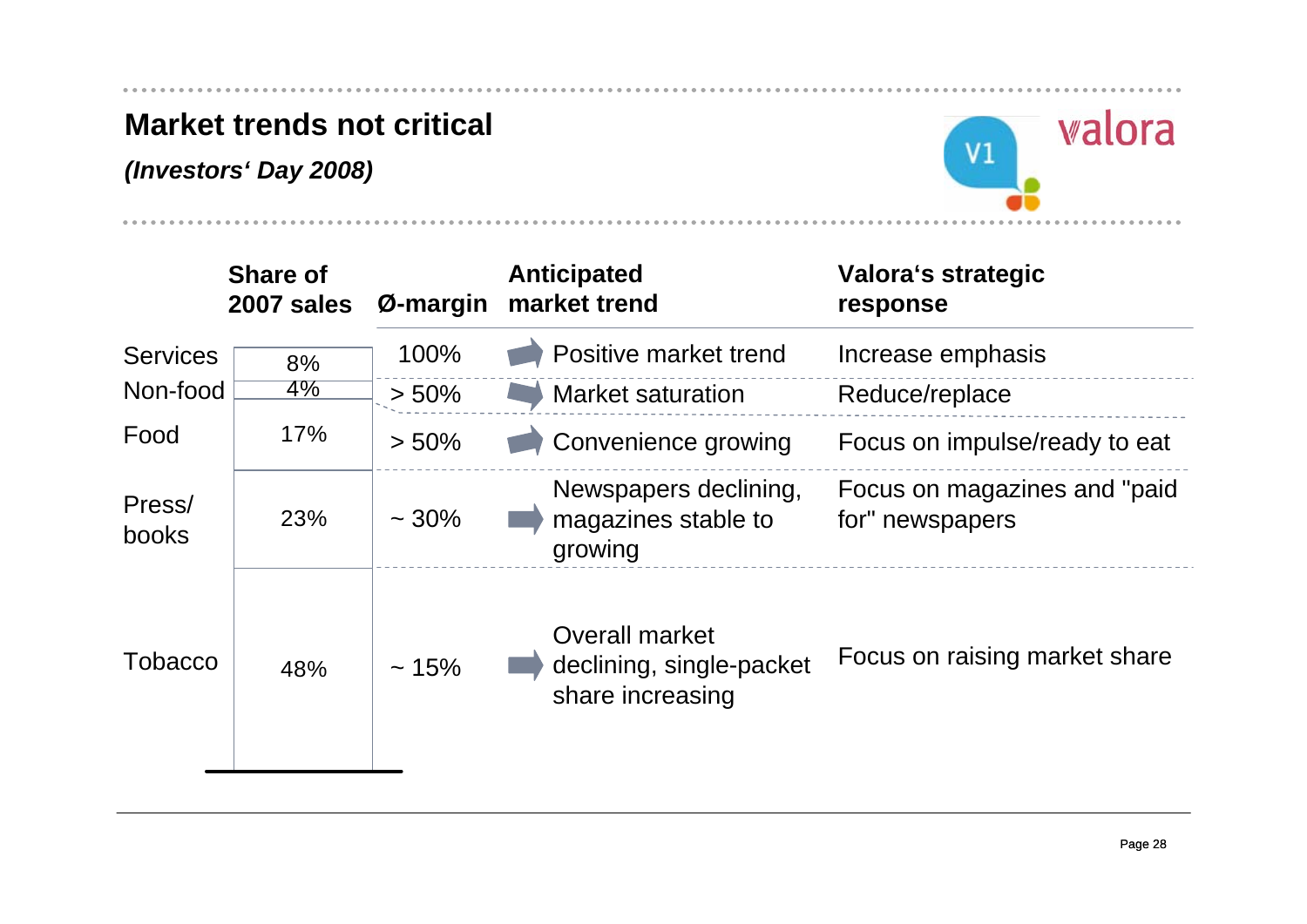## **V3 – Potential for cost savings**

#### *(Investors' Day 2008)*

| VЗ                                                                | <b>Optimising profitability and quality in all areas</b> |                                                                                                                     |                                   |                                  |                                    |  |  |
|-------------------------------------------------------------------|----------------------------------------------------------|---------------------------------------------------------------------------------------------------------------------|-----------------------------------|----------------------------------|------------------------------------|--|--|
| In CHF mm                                                         |                                                          | <b>Key measures</b>                                                                                                 | <b>Cost reductions</b><br>by 2012 | of which<br>effective<br>in 2009 | of which<br>effective<br>in 2010   |  |  |
|                                                                   | approx. 175                                              |                                                                                                                     |                                   |                                  |                                    |  |  |
| Finance/<br>HR/other*                                             | approx. $40$                                             | Process re-engineering<br>L.<br>Reorganisation                                                                      | ~5<br>(incl. divisions)           | ~5                               | ~5                                 |  |  |
| IT                                                                | approx. 50                                               | Centralisation<br>ш<br>Consolidating IT systems<br>Adopting uniform approach                                        | $\sim 8$ (~ 15%)                  | ~1                               | $\sim 5$                           |  |  |
| Logistics*                                                        | $ $ approx. 85 $ $                                       | Relocation<br>L.<br>Process re-engineering<br>ш<br>System replacements<br>a.<br><b>Optimising requirements</b><br>ш | ~ 13 (~ 15%)**                    | $\sim 0^{**}$                    | $~11***$<br><b>Focus</b><br>area 3 |  |  |
|                                                                   | Costs                                                    | Centralised purchasing<br>H.<br>(effective in all areas)                                                            | ~2                                | ~1                               | ~1                                 |  |  |
| CH only (excl. Trade)<br>vs expected 2008 costs (volume adjusted) | 2008 E                                                   |                                                                                                                     | $\sim 30$                         | $\sim 10$                        | ~23                                |  |  |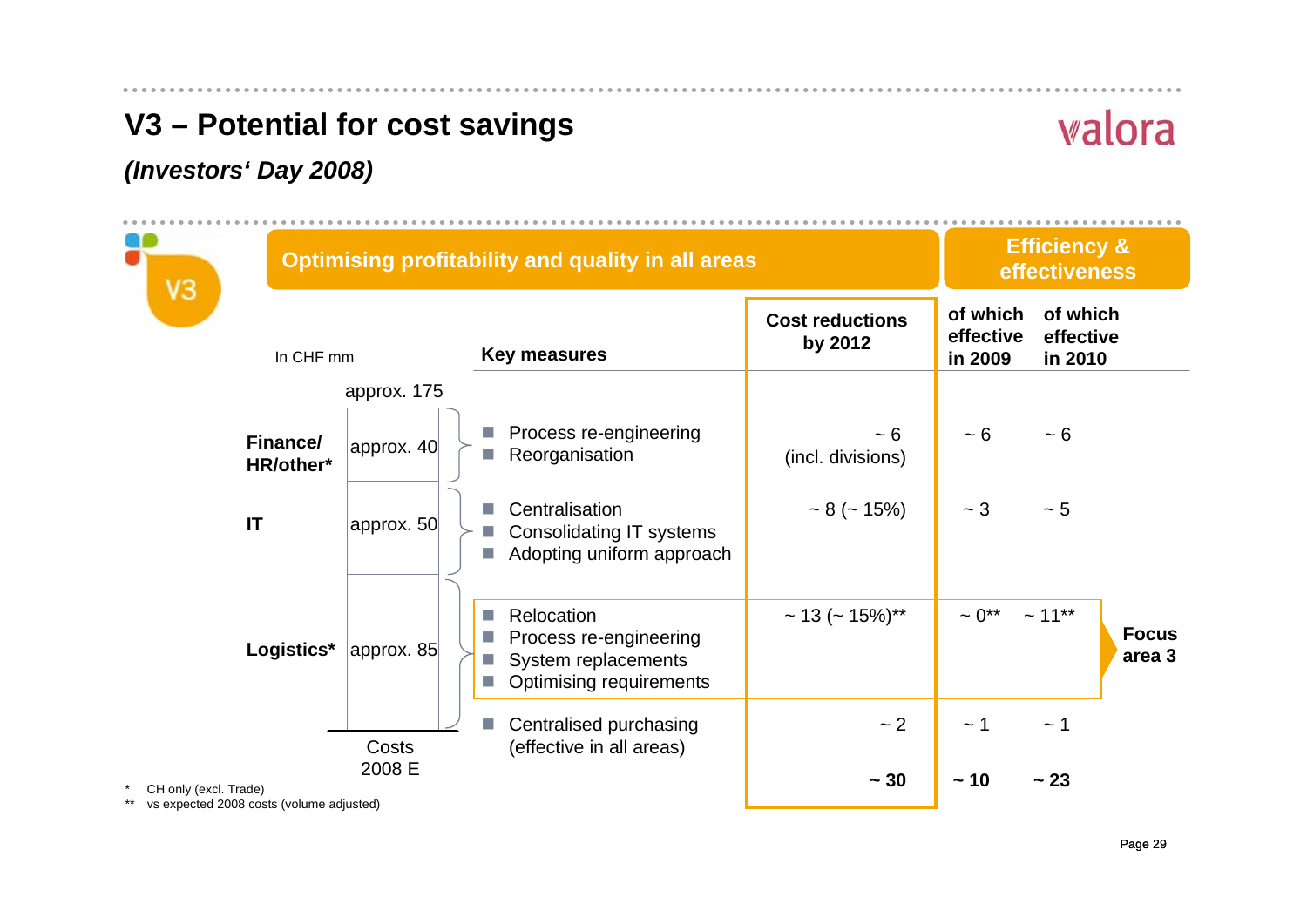## **Logistics – Project to be implemented rapidly** *(Investors' Day 2008)*



|                                                       |                  |   | 2008        |   |   | 2009 |   |   |              |              |   | 2010 |    |             |   |                                                  |  |   |   |
|-------------------------------------------------------|------------------|---|-------------|---|---|------|---|---|--------------|--------------|---|------|----|-------------|---|--------------------------------------------------|--|---|---|
| <b>Type of goods</b>                                  | $\boldsymbol{A}$ | S | $\mathbf O$ | N | D | ĸ.   | F | M | $\mathsf{A}$ | $\mathbf{M}$ | J | A    | S. | $\mathbf O$ | N | D                                                |  | F | M |
| <b>Beverages</b>                                      |                  |   |             |   |   |      |   |   |              |              |   |      |    |             |   |                                                  |  |   |   |
| $\blacksquare$ Tobacco<br>$\blacksquare$ Food         |                  |   |             |   |   |      |   |   |              |              |   |      |    |             |   |                                                  |  |   |   |
| ■ Non-food<br>■ Press dispatching                     |                  |   |             |   |   |      |   |   |              |              |   |      |    |             |   |                                                  |  |   |   |
| <b>Press returns</b>                                  |                  |   |             |   |   |      |   |   |              |              |   |      |    |             |   |                                                  |  |   |   |
| General office space                                  |                  |   |             |   |   |      |   |   |              |              |   |      |    |             |   |                                                  |  |   |   |
| <b>Muttenz facility</b><br><b>Egerkingen facility</b> |                  |   |             |   |   |      |   |   |              |              |   |      |    |             |   | <b>Muttenz logistics</b><br>floorspace available |  |   |   |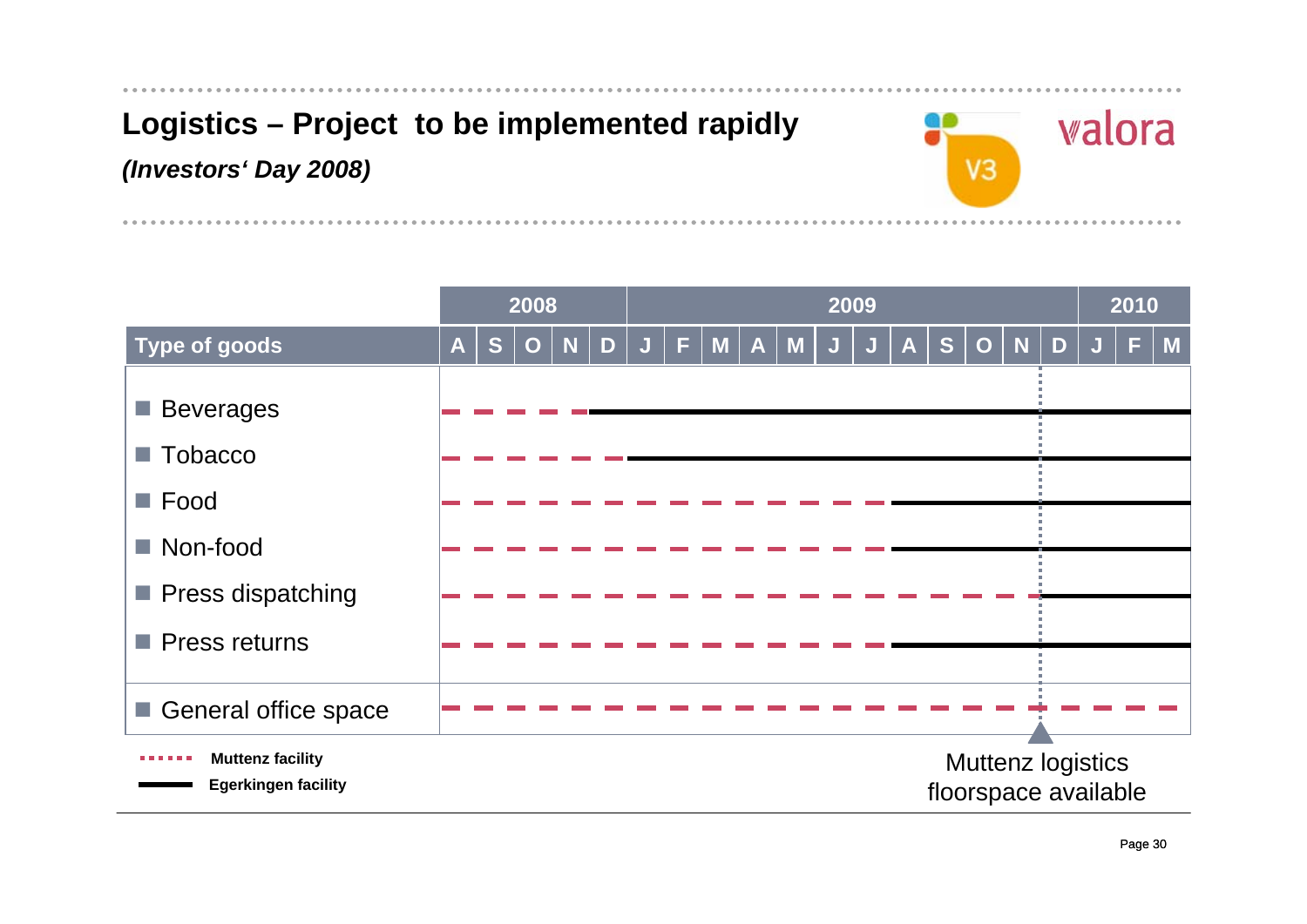## **Expected sales and EBIT growth till 2012**

## valora

*(Investors' Day 2008 - original)*

**Projections till 2012**

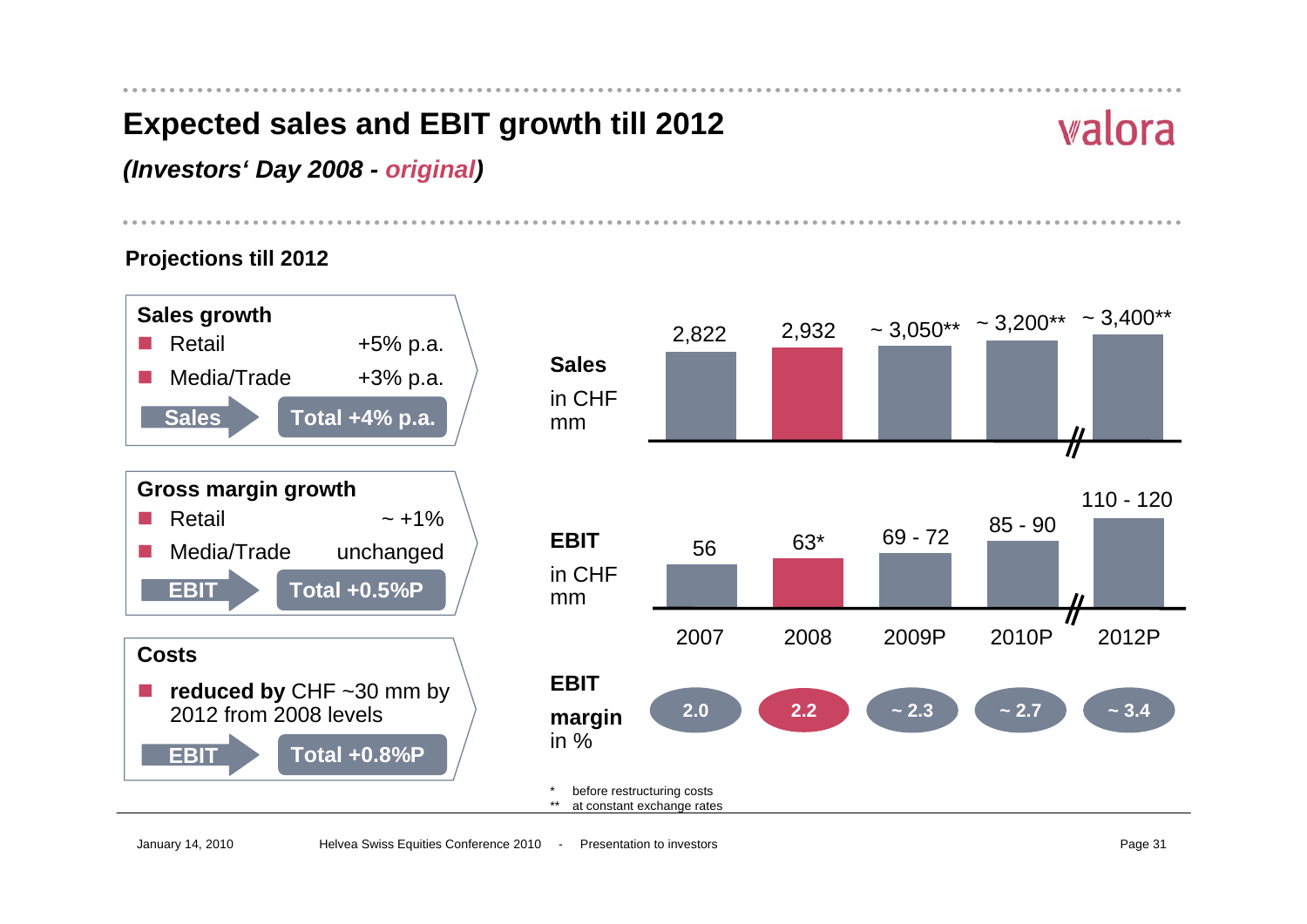#### January 14, 2010 Helvea Swiss Equity Equity Equity Equity Equity Equity Equity Page 32

### **Contact details Corporate calendar**

#### **Mladen Tor c**  $+41\,58\,789\,12\,20$ Head of Corporate Investor Relations **Example 2018** E-mail: [mladen.tomic@valora.com](mailto:mladen.tomic@valora.com) **Stefania Mi**  Tel. +41 58 789 12 01Head of Corporate Communications entity and the state of the [stefania.misteli@valora.com](mailto:stefania.misteli@valora.com) **Contact details**

#### **Corporat**

Publication 2009 results March 31, 2010

Annual General Meeting 2010 April 22, 2010

1st Half-Year 2010

August 26, 2010

Please visit our website for more information regarding **VALORA** www.valora.com

| u uctano                   |         |                             |
|----------------------------|---------|-----------------------------|
| mic                        | Tel.    | +41 58 789 12 20            |
| rporate Investor Relations | E-mail: | mladen.tomic@valora.com     |
| isteli                     | Tel.    | +41 58 789 12 01            |
| rporate Communications     | E-mail: | stefania.misteli@valora.com |
| ate calendar               |         |                             |

# valora

. . . . . . . . . . . .